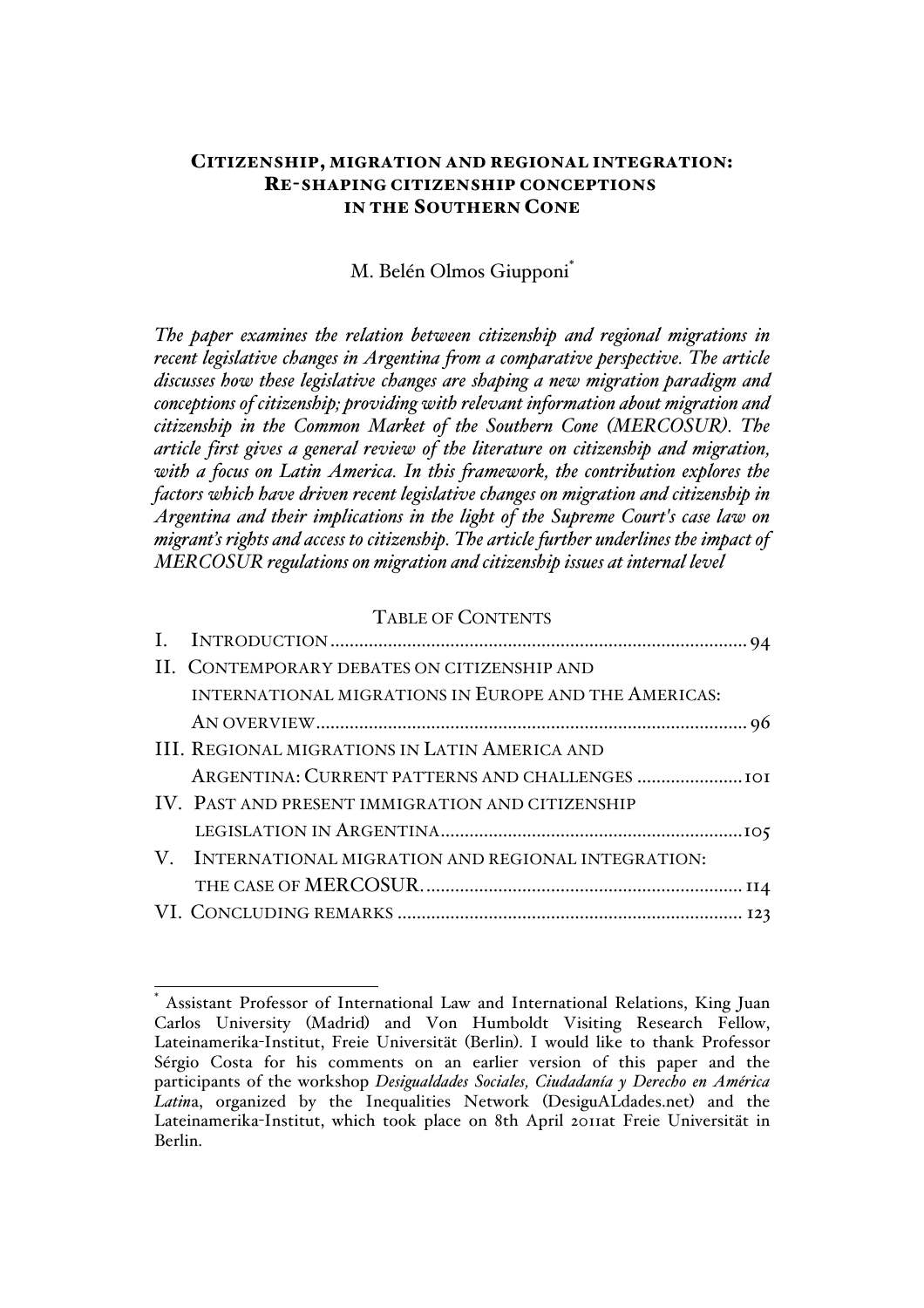# I. INTRODUCTION

Although there is a vast literature on the interplay between citizenship and immigration in European and North American countries, no extensive research has so far been carried out on other countries. In the case of Argentina, new migration patterns and the signature of regional agreements on migration have brought legislative and policy changes regarding migration and citizenship.

In the paper, we present a study on how these factors have driven a shift in the migration paradigm in Argentina. Thus, the main goal is to analyze the relation between citizenship and regional migrations in recent legislative changes in Argentina from a comparative perspective. We aim at examining how these legislative changes are shaping a new migration paradigm and conceptions and representations of citizenship. Furthermore, the study provides with relevant information about migration and citizenship in South America.

From 1870 until 1913, migration flows were from Europe to the Americas. Argentina was one of the main receiving countries: approximately seven million European people arrived in the country. On the contrary, in the last decades of the XX century Argentina converted into an emigration country, in particular, of highly skilled migrants. At the same time, the country was receiving regional migration flows coming from neighboring countries.<sup>1</sup>

Since 1876, the immigration policy had been partially covered by rules adopted by executive decrees and a law enacted during the last dictatorship. Only towards the end of 2003, and after two decades of the return to democracy, the Congress repealed the previous immigration law and approved a new migration act (2004 Migration Act - Ley de Migraciones No. 25 871). This law represents the first general legislation on migration enacted by a democratic government in compliance with international standards on the protection of fundamental human rights of migrants. At the same time, and since 2000 Argentina's Supreme Court has introduced more flexible criteria to interpret the requirements to access to citizenship.

Another relevant development is the signature at regional level of the 2002

 <sup>1</sup> In 2001 migrants from neighbouring countries in Argentina represented 2.6 % of the total of the population. In 2010, approximately 3 %. Source: INDEC (National Institute for Stastistics and Census).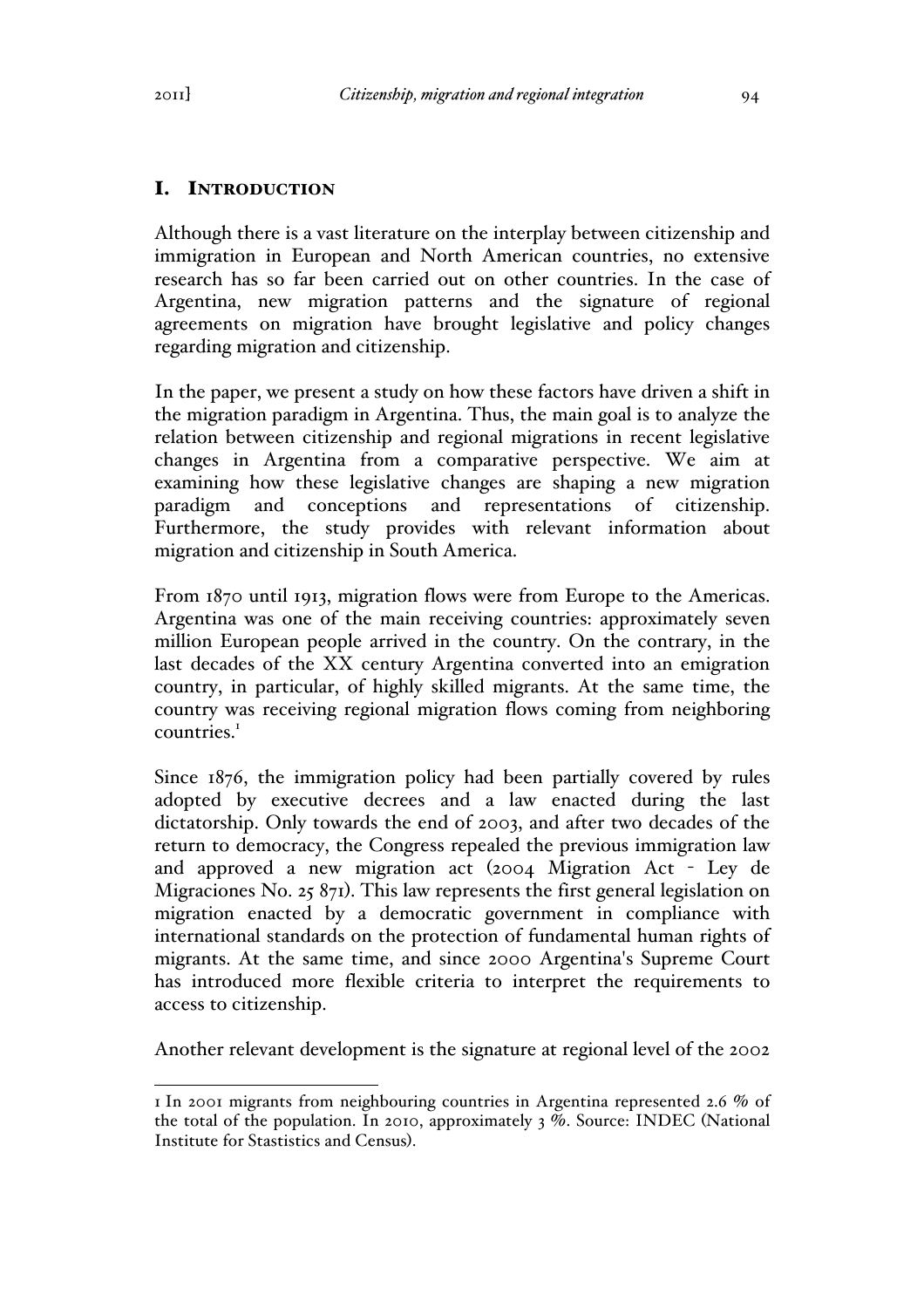agreements to regularize undocumented migrants from MERCOSUR (Common Market of the Southern Cone) <sup>2</sup> member and associated states. Consequently, Argentina has introduced specific provisions in its immigration legislation to grant a special status based on nationality to citizens from MERCOSUR member and associated states and implemented a regularization programme for undocumented regional migrants present in its territory . 3

By examining these legal 'turning points' we intend to shed new light and present a new focus on the construction and evolution of contemporary conceptions of citizenship in Argentina. In this paper, we will use the term "citizenship" with two different meanings: formal and substantive.<sup>4</sup> By formal citizenship we understand the "formal link between an individual and a state, to the individual belonging to a nation-state, which is juridically sanctioned by the possession of an identity card or passport of that state".5 As for substantive citizenship, it consists of "the bundle of civil, political, social, and also cultural rights enjoyed by an individual, traditionally by virtue of her or his belonging to the national community".<sup>6</sup> Even though these two aspects are closely linked, sometimes it is possible to enjoy citizenship rights under another legal status.7

This paper is organized as follows. The first section gives a general review of the literature on citizenship and migration, with a focus on Latin

6 Ibid.

 <sup>2</sup> MERCOSUR was established by the Treaty of Asuncion signed in 1991 by Argentina, Brazil, Paraguay and Uruguay. Venezuela was admitted as member state in 2006, but its full membership is still pending upon its approval by the Paraguayan Congress. Up to the present Bolivia, Chile, Colombia, Peru and Ecuador are associated states.

<sup>3</sup> See R Benencia and A Gazzotti, 'Migración Limítrofe y Empleo' (1995) 10 (31) Estudios Migratorios Latinoamericanos 373; S Montoya and S Pertcará, 'Los inmigrantes en el mercado de trabajo urbano. Alcances y perspectivas' (Seminar 'Impacts of immigration on Argentinean society', Buenos Aires, 1995); L Reboiras Finardi, 'Migración internacional en el Gran Buenos Aires: sus vinculaciones con el desempleo y la discriminación en el ámbito laboral' (Centro Latinoamericano de Demografía 1995) 39.

<sup>4</sup> There is no general agreement on the concept of citizenship itself. As Martiniello points out, "conceptions of citizenship vary according to the academic discipline but also according to the school of thought within the various academic disciplines". See M Martiniello, 'Citizenship of the European Union' in T Aleinnikoff & D Klusmeyer (eds) *From Migrants to Citizens* (Carnegie Endowment for International Peace 2000)

<sup>345.</sup>  $\overline{5}$  Ibid.

<sup>7</sup> This situation is defined as "citizenship rights of non-citizen residents". See R Bauböck (ed), *Migration and Citizenship: Legal Status, Rights and Political Participation* (Amsterdam University Press - IMISCOE Reports, University of Chicago 2006) 23.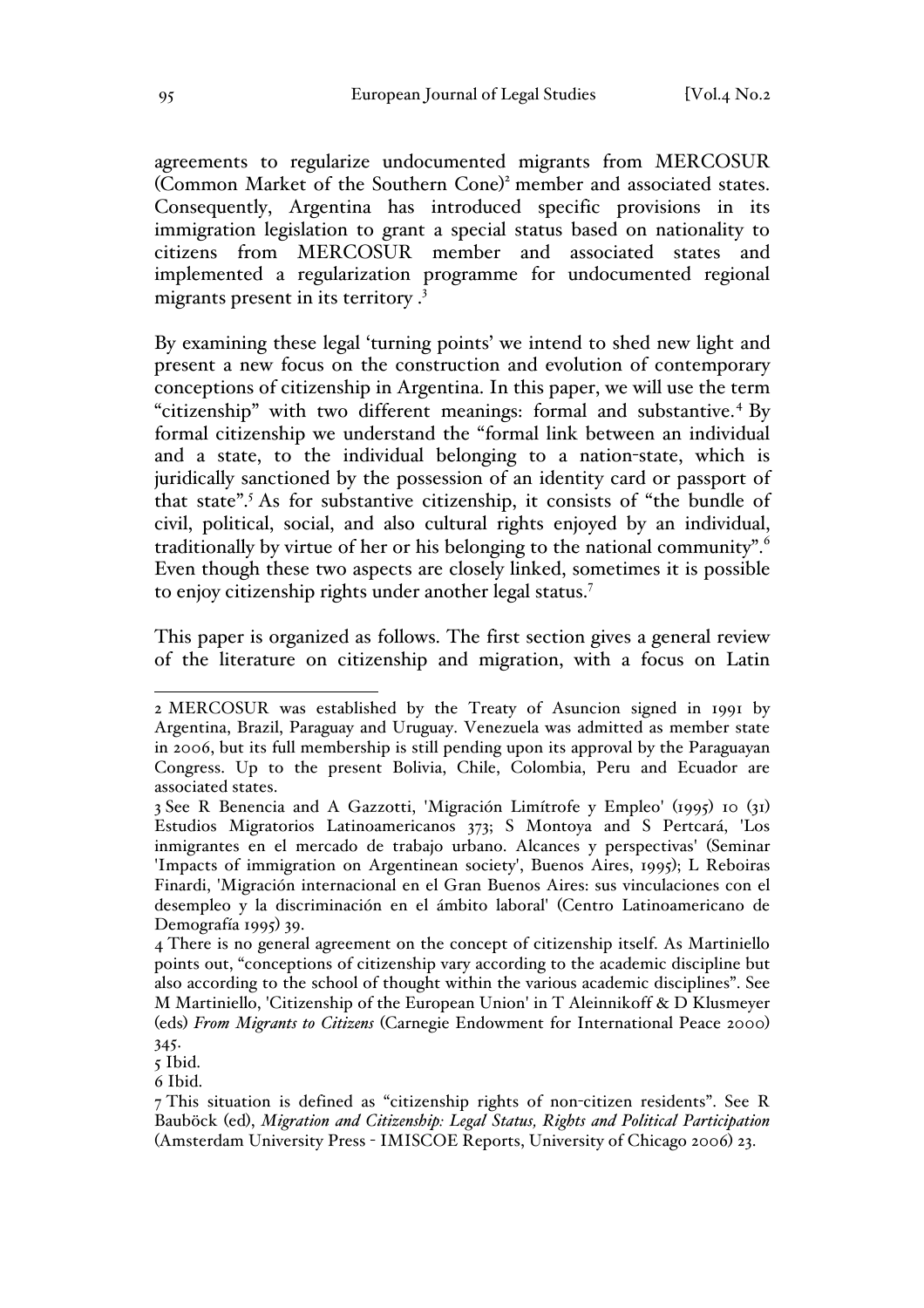America. The second section provides with an explanation about the empirical factors which have driven recent legislative changes in Argentina. The third section addresses the main modifications regarding Argentinean citizenship and migration laws and the Supreme Court's case law on migrant's rights and access to citizenship. The forth section is devoted to the study of MERCOSUR and how its regulations have an impact on migration and citizenship issues at internal level. The author's opinion is summarized in the last section.

### II. CONTEMPORARY DEBATES ON CITIZENSHIP AND INTERNATIONAL MIGRATIONS IN EUROPE AND THE AMERICAS:AN OVERVIEW

Over recent years, the linkage between citizenship and immigration has become an important topic. Indeed, scholars of citizenship have shown how migration has brought various changes to the traditional Marshallian concept of citizenship.<sup>8</sup> The debate in Europe and in the United States about citizenship in the context of international migration has been on the agenda for a long period.<sup>9</sup> Scholars have mainly focused on the study of citizenship and immigration in industrialized states, in particular in North America and Western Europe, overlooking other geographical areas.<sup>10</sup> There is little knowledge of these ongoing processes in other geographical areas, such as Latin America. Preliminary evidence would seem to suggest that this is a broader trend.

A brief overview of the main theories and mainstream debates on

 <sup>8</sup> Ch Jopkke, 'How immigration is changing citizenship: a comparative analysis' (1999) 22 (4) Ethnic and Racial Studies 629. The conception provided by TH Marshall on the evolution of citizenship from the civic arena to the political and on to the social one has been frequently the basis for developing new conceptualizations about citizenship. See TH Marshall, *Citizenship and Social Class* (Cambridge University Press 1950) 28, 29.

<sup>9</sup> S Castles and A Davidson, *Citizenship and migration - Globalization and the politics of belonging* (MacMillan 2000); C McKinnon and I Hampsher-Monk (eds), 'Civil Citizens' in *The Demands of Citizenship* (Continuum Publishing 2000). L Bosniak, *The Citizen and the Alien: Dilemmas of Contemporary Membership* (Princenton University Press 2008)*.* In the past decade there has been a proliferation of research on 'citizenship' in different contexts. Thus, it was discussed in the context of political transformations of Central and Eastern Europe, with respect to the renewed challenges of globalization and migration and in the decline of the welfare state since the 1980s.

<sup>10</sup> Even in the case of Europe, studies have addressed the question by focusing on the traditional receiving countries such as France, Germany, the United Kingdom and the Netherlands. See, for instance, E Ersanilli and R Koopmans, 'Rewarding integration? Citizenship Regulations and the Socio-Cultural Integration of Immigrants in the Netherlands, France and Germany' (2010) 36 (5) Journal of Ethnic and Migration Studies 773.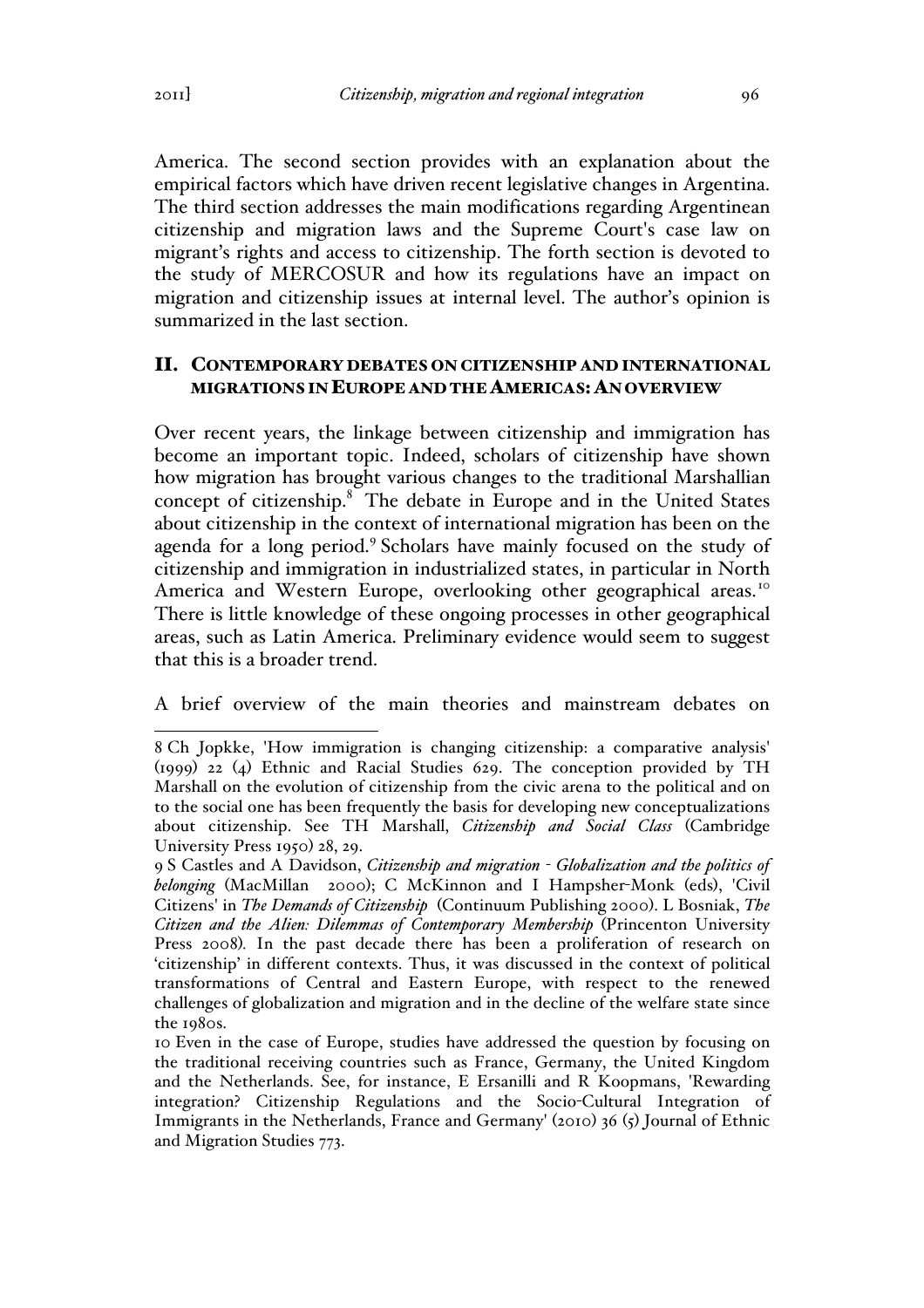migration and citizenship provides with the theoretical framework for our study. At the same time, and in order to complete the analysis, it is necessary to take a look at contemporary conceptions of citizenship in Latin America.

In the migration context, for the purposes of this study, three different approaches to citizenship can be distinguished. The first is the approach oriented towards the analysis of the traditional liberal concept of formal citizenship as a legal status linked to the nation-state.<sup> $\text{II}$ </sup> In this perspective, citizenship laws and migration legislation are two fundamental aspects of the definition of who is entitled to hold the status of citizen. Citizenship at birth can be based on place of birth (jus soli) or parental origins (jus sanguinis), or in certain cases on both. In the case of migrants, citizenship can be acquired through naturalization based on legal residence in the receiving country. In this case, migrants must meet certain requirements such as possessing knowledge about the country or of its main language. Only under certain conditions are migrants allowed to retain their citizenship of origin (dual citizenship).

According to the second approach, substantive citizenship is more relevant than the formal possession of citizenship status. Scholars following this approach emphasize migrants' entitlement to and enjoyment of citizenship rights more than formal citizenship. With regard to the substantive concept of citizenship, Castles suggests that the European debate on citizenship for immigrants has focused mainly on the issue of formal citizenship – in particular on the rules for access to citizenship for immigrants and their descendent - and than less attention has been paid to the rights and obligations connected with being a member of a state (substantial citizenship).<sup>12</sup> K. Calavita refers to this as "de facto" citizenship. <sup>13</sup> The second approach also encompasses theories which consider citizenship as a process of negotiation of rights articulated through the concepts of practices and agency.<sup>14</sup>

The third perspective, however, goes beyond the boundaries of the nation-

 <sup>11</sup> R Brubaker, *Citizenship and Nationhood in France and Germany* (Harvard University Press 1992).

<sup>12</sup> S Castles, 'Migration and Community Formation under Conditions of Globalization' (2002) 36 (4) International Migration Review 1143.

<sup>13</sup> K Calavita, 'Law, Citizenship, and the Construction of (Some) Immigrant 'Others'' (2005) 30 (2) Law & Social Inquiry 407.

<sup>14</sup> S Kron and K Noack (eds) *¿Qué género tiene el derecho?-Ciudadanía, historia y globalización* (Colection Fragmentierte Moderne in Lateinamerika, Tranvía – Verlag Walter Frey 2008).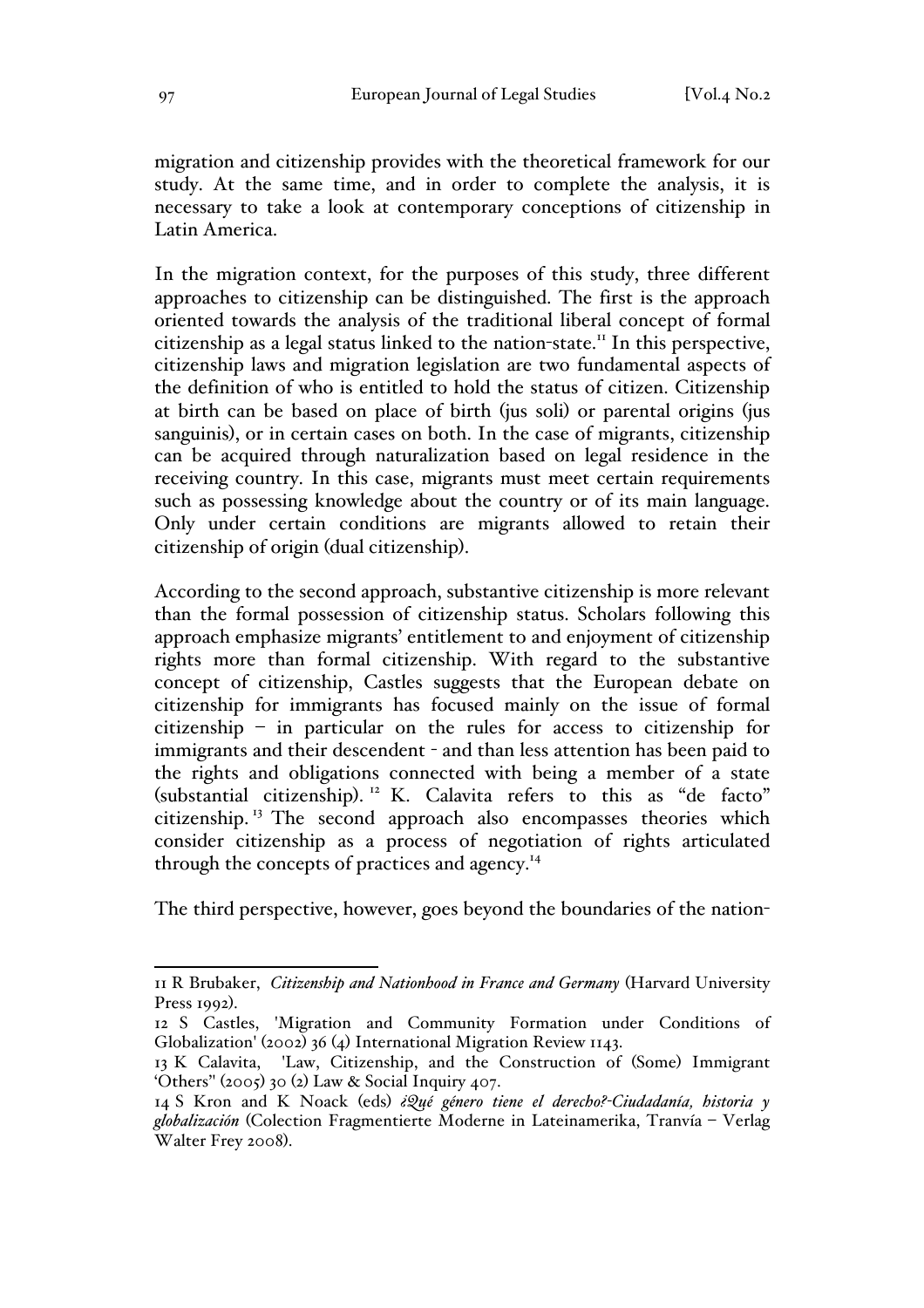state and takes into account notions such as transnationalism<sup>15</sup> and Soysal's concept of a new form of "postnational membership" in the European post-war context based on a discourse on human rights.<sup>16</sup> This third approach starts from the idea of a separation between citizenship and the nation-state in the analysis of international migration  $\frac{17}{17}$  and includes theories about "transnational citizenship", "postnational citizenship", "transborder citizenship" and "flexible citizenship".<sup>18</sup>

As can be perceived, when it comes to immigration there is a tension between the formal and the substantive notions of citizenship.19 In the migration context, a shift in the correspondence between these two concepts can be noticed. Some scholars of citizenship have argued that formal citizenship is no longer as relevant as it was before in the dichotomy between foreigner-citizens and other legal memberships guaranteeing the enjoyment of rights.<sup>20</sup> Y. Soysal, for instance, argues in the case of guest workers that they have achieved membership status without becoming citizens.<sup>21</sup> K. Calavita destabilizes the traditional citizen-foreigners dichotomy by recognizing different degrees of

 <sup>15</sup> N Glick Schiller, L Basch and C Szanton Blanc, 'Transnationalism: a new analytic framework for understanding migration' in N Glick Schiller, L Basch & C Szanton Blanc (eds), *Towards a Transnational Perspective on Migration* (New York Academy of Sciences 1992) 1, 24.

<sup>16</sup> YN Soysal, *Limits of citizenship- Migrants and Postnational Membership in Europe* (University of Chicago Press 1994) 144.

<sup>17</sup> S Sassen, 'The repositioning of citizenship: emergent subjects and spaces for politics' (2002) 46 Berkeley Journal of Sociology 4.

<sup>18</sup> R Bauböck, *Transnational Citizenship. Membership and Rights in International Migration* (Edward Elgar 1994); L Bosniak, 'Universal citizenship and the problem of alienage' (2000) 94 (3) Northwestern University Law Review 963; S Kron and K Noack (eds) ¿*Qué género tiene el derecho?-Ciudadanía, historia y globalización* (n 14); A Ong, *Flexible Citizenship: The cultural logic of transnationality* (Duke University Press 1999) 1,8.

<sup>19</sup> Quoting Brubarker, it can be said that formal citizenship "(…) is neither a sufficient nor a necessary condition for substantive membership (…): one can possess formal state membership yet be excluded (in law or in fact) from certain civil, political, or social rights". R Brubaker, *Citizenship and Nationhood in France and Germany* (n 11) 36.

<sup>20</sup> M Martiniello in problematizing the formal concept of citizenship and following the terminology used by T Hammar, distinguishes between various categories among migrants: "full citizens" (who enjoy the legal status of nationality), "denizens" (legally staying foreigners) and "margizens" (undocumented migrants). See M Martiniello, 'Citizenship of the European Union: a Critical View' in R Bauböck (ed) *From Aliens to Citizens-Redefining the Status of Immigrants in Europe* (Avebury, Aldershot 1994) 28, 47.

<sup>21</sup> T Hammar, *Democracy and the Nation-State: Aliens, Denizens and Citizens in a Word of International Migration* (Avebury, Aldershot 1990) 15, 23.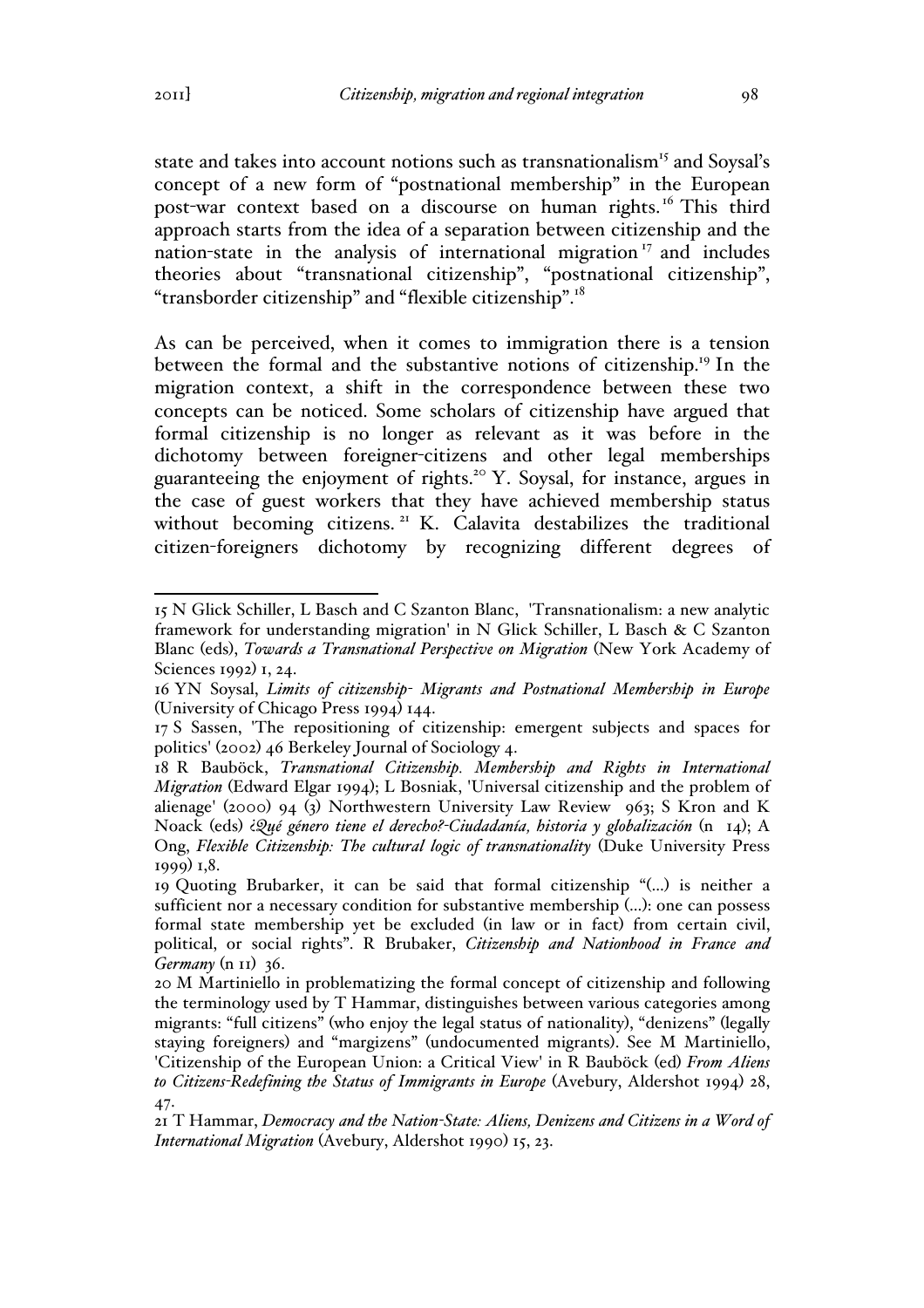membership: the so-called "in between" memberships.<sup>22</sup> As A. Ong in an analysis of current international migrations suggests, "we have moved beyond the idea of citizenship as a protected status in a nation-state, and as a condition opposed to the condition of statelessness".<sup>23</sup>

In this general debate on citizenship and migration, it is worth referring to the main theoretical approaches in Latin America. Most of them take the marshiallian conception of citizenship (and the revision by T. Bottomore on the enjoyment of civil and social rights) as starting point.<sup>24</sup> In particular, these theories acknowledge the distinction between formal citizenship and substantive citizenship: formal citizenship, as membership to a nationstate and, substantive citizenship, which implies entitlement to rights and the enjoyment of them, with participation in the public and private sphere, within the three areas defined by Marshall. The common feature of these theories is the crisis of the conception of formal citizenship, due to various phenomenon, such as migration and the internationalization of legal work $25$ 

In Latin America, citizenship is in the middle of the dualism between inclusion-exclusion. After a period of dictatorships, in a democratic context the emphasis is on building up social systems which guarantee inclusion. In this framework, citizenship is understood as the effective enjoyment of certain "basic rights". There is a further distinction made in the Latin American context between "full citizenship" and "uncompleted citizenship" (ciudadanías deficitarias). 26

In the contemporary debate on citizenship in Latin America, various approaches can be recognized. For instance, we can mention N. García Canclini (1995), who in his study on the consumption and cultural policies, emphasizes that citizenship reflects the fight for certain rights to be recognized and the "others" as subjects with valid interests, pertinent values and legitimate demands.<sup>27</sup>

 <sup>22</sup> K Calavita, 'Law, Citizenship, and the Construction of (Some) Immigrant 'Others'' (2005) 30 (2) Law & Social Inquiry 401.

<sup>23</sup> A Ong, 'Mutations in Citizenship' (2006) 23 (2-3) Theory, Culture & Society 499 <http://www.humnet.ucla.edu/mellon/Mutations.pdf> accessed 7 December 2011.

<sup>24</sup> T Bottomore, 'Citizenship and social class, forty years on' in TH Marshall and T Bottomore, *Citizenship and Social Class* (Pluto Press 1992).

<sup>25</sup> Ibid.

<sup>26</sup> This lack of the enjoyment of a full citizenship can be seen in the case of women or members of ethnic groups.

<sup>27</sup> N García Canclini, *Consumidores y ciudadanos. Conflictos multiculturales de la globalización* (Grijalbo 1995).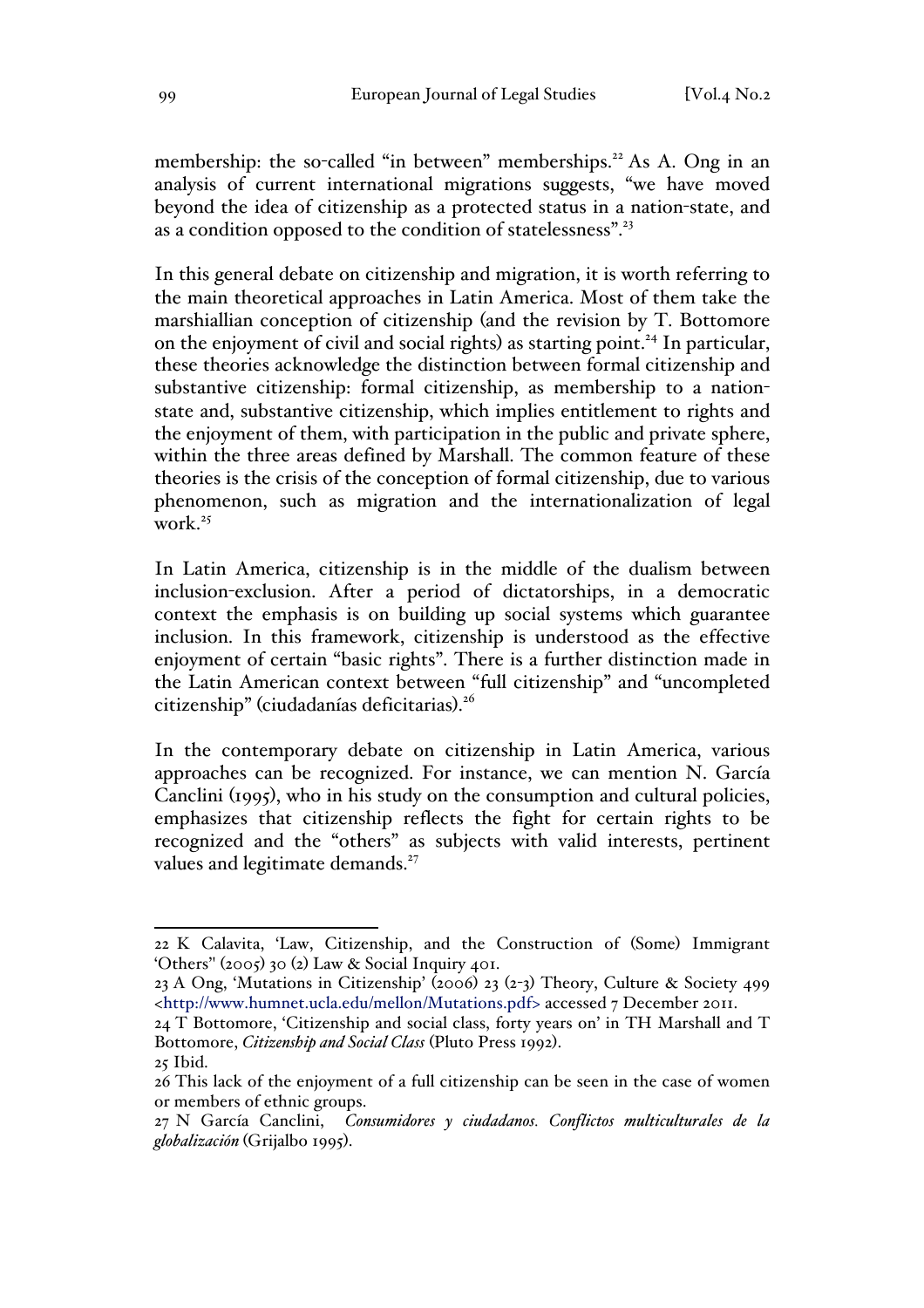Scholars like Calderón, Hopenhayn and Ottone (1996) focused on the analysis of the construction of a social citizenship and inclusion. In their view, the progress of the process of social integration in the field of extended citizenship does not occur in a sequential and organized way.<sup>28</sup> On the contrary, there is a tendency towards the enlargement of the equity on a symbolic level.

There are also approaches to citizenship which emphasize the idea of citizenship and rights as the outcome of a social process. In this regard, E. Jelin (1993) up-rises the social construction of rights, as a process giving rise to rights that engender social responsibilities.<sup>29</sup> According to Jelin and following up on H. Arendt's theory, the essential right is the right to have rights.<sup>30</sup> In the same venue, according to Sojo citizenship's substantive rights are not accumulative; they are not recognized in the law and are the outcome of social conflict.<sup>31</sup>

As for the studies on migration and citizenship in Latin America, they have focused on the relationships between immigration and the nationbuilding process in the XIX and the first half of the XX century.<sup>32</sup> In Argentina, for instance, G. Germani conducted extensive research on the political participation as "assimilation" of immigrants. <sup>33</sup> In the contemporary migration context, most of the studies have examined the migrations from Latin American countries to developed countries. Some scholars have addressed the impact of regional migrations in the conceptions of citizenship. In Central America, S. Kron has studied processes which are transforming citizenship, underlying the transnational conception of citizenship, such as transborder movements on the frontier between Mexico and Guatemala.34 In South America, E. Jelin argued that

 <sup>28</sup> F Calderón, M Hopenhayn and E Ottone, *Esa esquiva modernidad: Desarrollo, ciudadanía y cultura en América Latina y el Caribe* (UNESCO/Nueva Sociedad 1996).

<sup>29</sup> E Jelin, 'Cómo construir ciudadanía? Una visión desde abajo' (1993) 55 Revista Europea de Estudios Latinoamericanos y del Caribe 25.

<sup>30</sup> H Arendt, *The origins of totalitarianism* (Harcourt, Brace & World 1973).

<sup>31</sup> C Sojo, 'La noción de ciudadanía en el debate latinoamericano' (2002) 76 Revista de la CEPAL 37.

<sup>32</sup> See H Sábato and E Cibotti, 'Hacer política en Buenos Aires: Los italianos en la escena pública porteña: 1860-1880' [1990] 3 (2) Boletín del Instituto de Historia Argentina y Americana Dr. E. Ravignani 7.

<sup>33</sup> G Germani, *Política y sociedad en una época en transición. De la sociedad tradicional a la sociedad de masas* (Paidós 1968). However, the nationalization rates those days were extremely low. Germani found the explanation for this in the loyalty to the country of origin, the low educational level and the low political participation of immigrants in their respective countries of origin.

<sup>34</sup> S Kron and K Noack (eds) *¿Qué género tiene el derecho?-Ciudadanía, historia y globalización* (n 14) 259.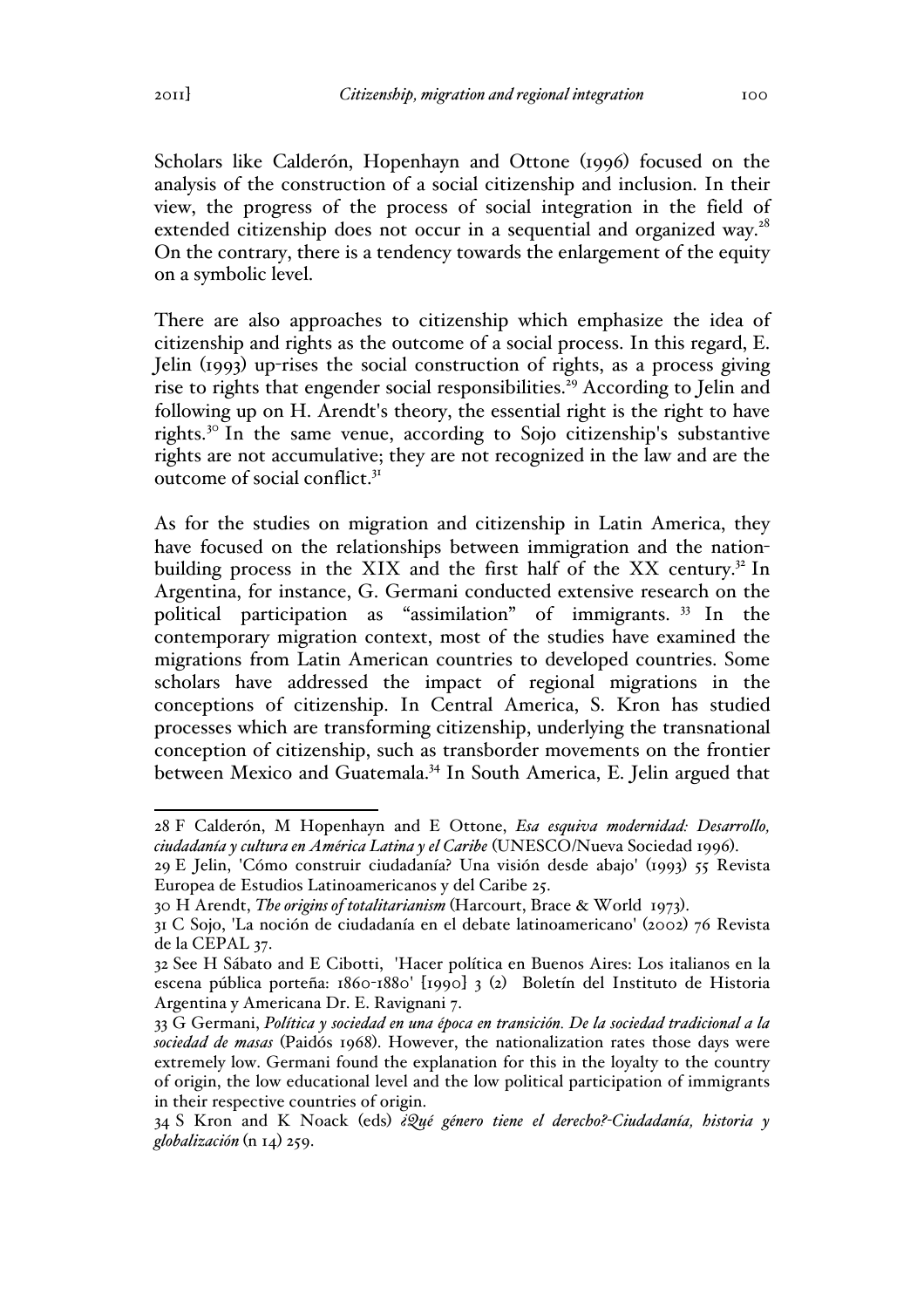new conceptions of "nation and nationhood" are emerging in the case of MERCOSUR.35 In particular, and concerning migrants, E. Jelin advocates the need to study substantive citizenship (ciudadanía sustantiva) alongside formal citizenship. This implies real access to citizenship rights and duties and effective participation in the receiving country. $36$ 

As can be observed, there is a broad array of conceptions on migration and citizenship, with the peculiarities arising from the Latin American context. In the following sections, we will discuss to what extent these conceptions are present in recent legislative changes introduced in Argentina.

## III. REGIONAL MIGRATIONS IN LATIN AMERICA AND ARGENTINA : CURRENT PATTERNS AND CHALLENGES

Relevant empirical data shows a significant change in the migration patterns in the Americas over the past thirty years.<sup>37</sup> Apart from the internal rural-urban migration, an increase in the international peripherycentre migrations can be observed. <sup>38</sup> Migration literature has focused mainly on these migratory patterns.<sup>39</sup> However, other migration flows can be observed among peripheral countries, which consist of intra-regional migrations.<sup>40</sup>

These intra-regional migrations are driven by different factors: economic, social, cultural and political.<sup>41</sup> Within these patterns of intra-regional migrations, some scholars describe these movements as "horizontal migrations". Horizontal migration is defined as "a type of migration which does not result from push-pull effects on the macro-level of social development but from differences of opportunities due to specific

 <sup>35</sup> E Jelin, 'Cultural Movements and Social Actors in the New Regional Scenarios: The Case of MERCOSUR' (2001) 22 (1) International Political Science Review 85.

<sup>36</sup> A Grimson and E Jelin (eds) *Migraciones regionales hacia la Argentina – Diferencia, desigualdad y derechos*, (Prometeo Libros 2006).

<sup>37</sup> ECLAC/CEPAL, 'International migration and development in the Americas Symposium on International Migration in the Americas' (CEPAL 2000).

<sup>38</sup> See J Rodríguez, G Busso, 'Migración interna y desarrollo en América Latina entre 1980 y 2005. Un estudio comparativo con perspectiva regional basado en siete países' (CEPAL 2009).

<sup>39</sup> See, for instance, the analysis of Di Filippo on South-North migrations in the Americas and the comparison with intra-regional migration. A Di Filippo, 'Globalización, Integración Regional y Migraciones' (CEPAL/Siglo XXI 2000).

<sup>40</sup> Since most countries do not publish migration data on cross-border flows, most of the studies on migration in Latin America rely on Census data.

<sup>41</sup> It is the case, for instance, of migration flows between Haiti and Dominican Republic or Costa Rica and Nicaragua.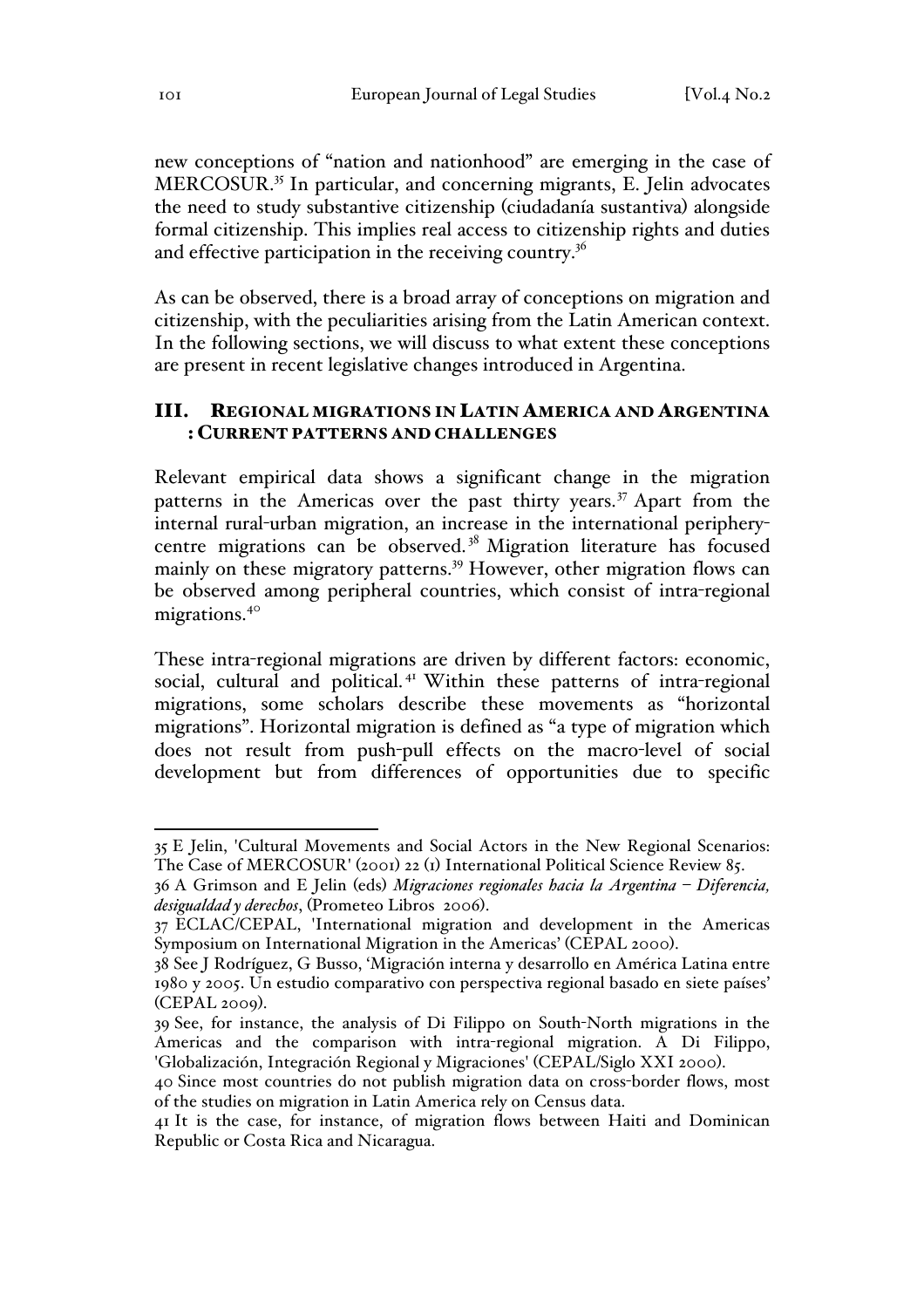individual interest or qualifications".<sup>42</sup>

In this general context, the particularities of migration patterns in Argentina should be emphasized. On the whole, Argentina can be seen as the outcome of the contributions made by diverse groups of immigrants to the economic, demographic, and cultural structure of the country, from immigration from overseas to contemporary cross-border immigration.<sup>43</sup>

Transoceanic migrations that took place from mid of the XIX century contributed to the settlement of the country. In the period 1881-1914 more than 4.200.000 people migrated to Argentina.<sup>44</sup> The main migration flows arrived before the First World War. In 1914, the stock of immigrants in the country reached its highest level ever, in relative terms, representing 30% of the total population.<sup>45</sup> At that time, the return rate of migrants was also relevant, around 35%, however, it remained below the level observed in other American countries.<sup>46</sup> European immigration was mostly composed by male young people of rural origin, which arrived in the country by the influence of migration chains, having settled in urban areas but also contributed to development within the country, colonizing the land so far not-exploited. <sup>47</sup> These immigration flows took place in a context of the growth of Argentina's economy.

In the last few decades, migration flows from neighboring countries have increased in Argentina.<sup>48</sup> The main migration drivers, among others, are the favorable labor market conditions, the availability of social services, and perceptions about possibilities for personal improvement. These migratory flows can be seen to a certain extent as horizontal migrations. Paradoxically, meanwhile, nationals migrate to other countries due to the lack of job opportunities, better prospects for personal and professional

 <sup>42</sup> W Hein, 'International Migration and Regional Integration: The Case of Central America' in H Kleinschmidt (ed), *Migration, Regional Integration and Human Security*  (Ashgate 2006) 153, 157.

<sup>43</sup> International Organization for the Migrations (IOM), Report on Argentina. `Perfil Migratorio de Argentina 2008´ (IOM 2008) <http://publications.iom.int/bookstore/free/argentina\_profile.pdf > accessed 10 October 2011.

<sup>44</sup> Among them, the prevalent communities were: Italian (2.000.000), Spanish (1.400.000), French (170.000) and Russian (160.000).

<sup>45</sup> IOM Report on Argentina. `Perfil Migratorio de Argentina 2008´ (n 43).

<sup>46</sup> Ibid.

<sup>47</sup> Ibid.

<sup>48</sup> According to the 2010 Argentinean Census, citizens from MERCOSUR neighbouring countries amount to 1.245.054 distributed as follows: Bolivia 345.272; Brazil 41.330; Chile 191.147; Paraguay 550.713; Uruguay 116.592 and Peru 157.514. Source: INDEC (National Institute for Stastistics and Census).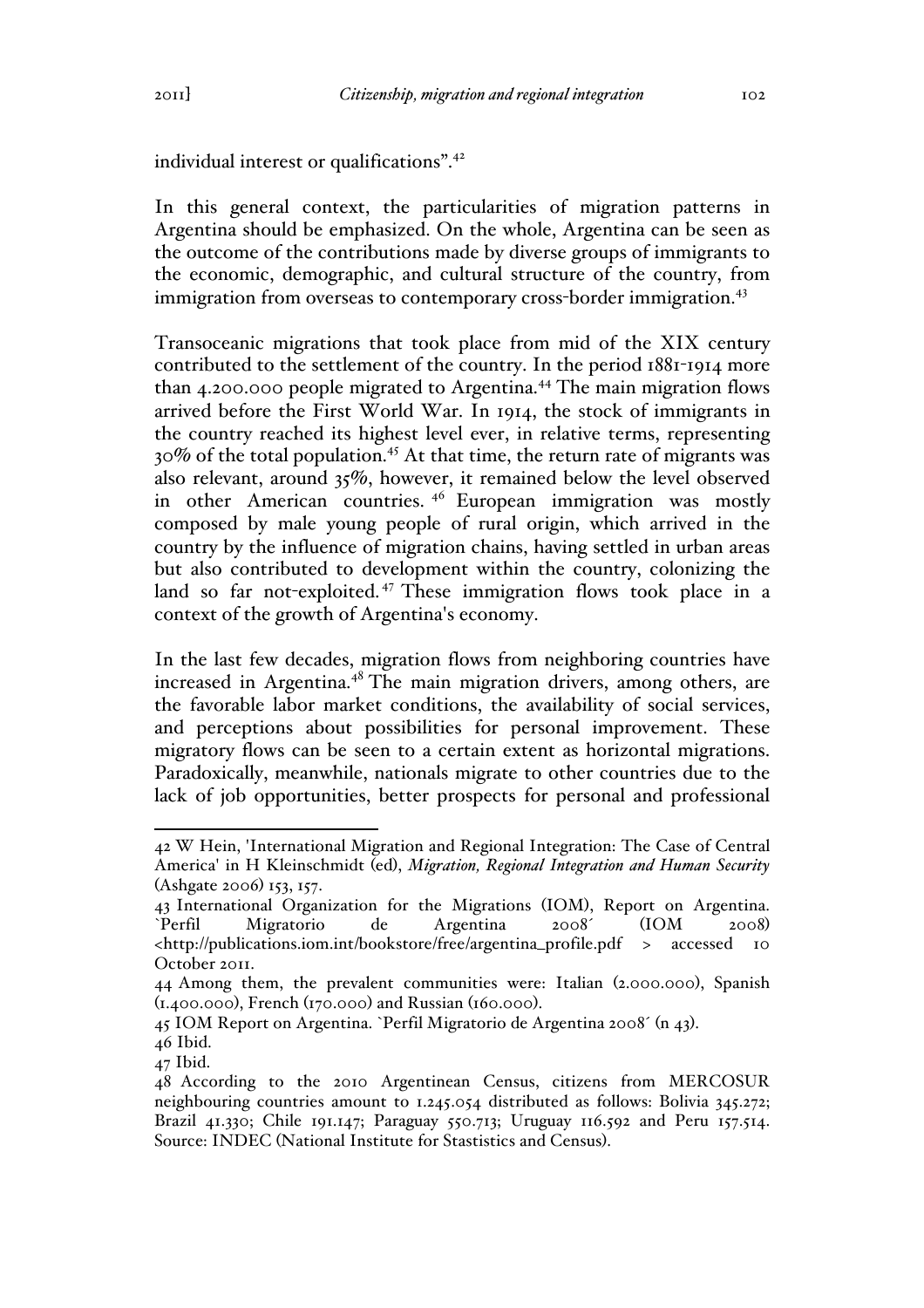development and institutional problems.<sup>49</sup> Nowadays, immigrants arrive in Argentina mostly from countries in the region, and in less number from Asia and Eastern Europe.<sup>50</sup> Whereas Argentinean migrants head mainly to Spain, the United States, as well as Israel, Canada, Italy, and Australia. At the moment, the immigrant stock in Argentina represents 4,5 per cent of the total population.<sup>51</sup> In contrast, according to the records, the number of Argentinean nationals living abroad has risen. $52$ 

Taking into account these migratory movements in Argentina, one can notice how the country assumed a dual role in recent years, becoming both a host country and a country of emigration. The role of receiving country distinguishes it from other countries in the region, due to the ability of attracting people, reflected in the stock of foreigners registered in its territory, which transformed it into a reference point of migration in the Southern Cone (sub-regional migration center).<sup>53</sup>

In most of the cases, migration to Argentina is linked to labor mobility.<sup>54</sup> Migrant workers search better conditions for their insertion in labor markets, higher salaries, or possibilities for social improvement. Many of these migrant workers are excluded or marginalized from labor markets in their countries of origin, where they face limited possibilities for professional advancement, migrants move abroad in search of better opportunities.<sup>55</sup>

Traditionally, border migrations were driven by seasonal work. Indeed, neighboring migration has always played a certain role in the form of seasonal migration of agricultural workers across the borders. Migrants perform different activities in rural areas, such as, sugar harvest, wool, and production of yerba mate, among others. $5<sup>6</sup>$ 

 <sup>49</sup> IOM Report on Argentina. `Perfil Migratorio de Argentina 2008´ (n 43).

<sup>50</sup> For a detailed analysis on the contemporary migration flows to Argentina, see MI Pacecca and C Courtis, ´Inmigración contemporánea en Argentina: dinámicas y políticas´ (CELADE 2008).

<sup>51</sup> Ibid.

<sup>52</sup> Approximately 800.000 Argentinean nationals are living abroad. World Bank, *Development Prospects Group Migration and Remittances Factbook* (World Bank 2008).

<sup>53</sup> Latin American and Caribbean Demographic Center (CELADE), IMILA (Investigation of International Migration in Latin America).

<sup>54</sup> MI Pacecca and C Courtis, ´Inmigración contemporánea en Argentina: dinámicas y políticas' (n 50).

<sup>55</sup> Ibid. In general, the labor insertion of migrants is complementary and additional, as they take up jobs that national workers are less willing to accept because of low salaries or the low-skilled type of employment and associated labor conditions. See, as well, IOM Report on Argentina. `Perfil Migratorio de Argentina 2008´ (n 43). 56 Ibid.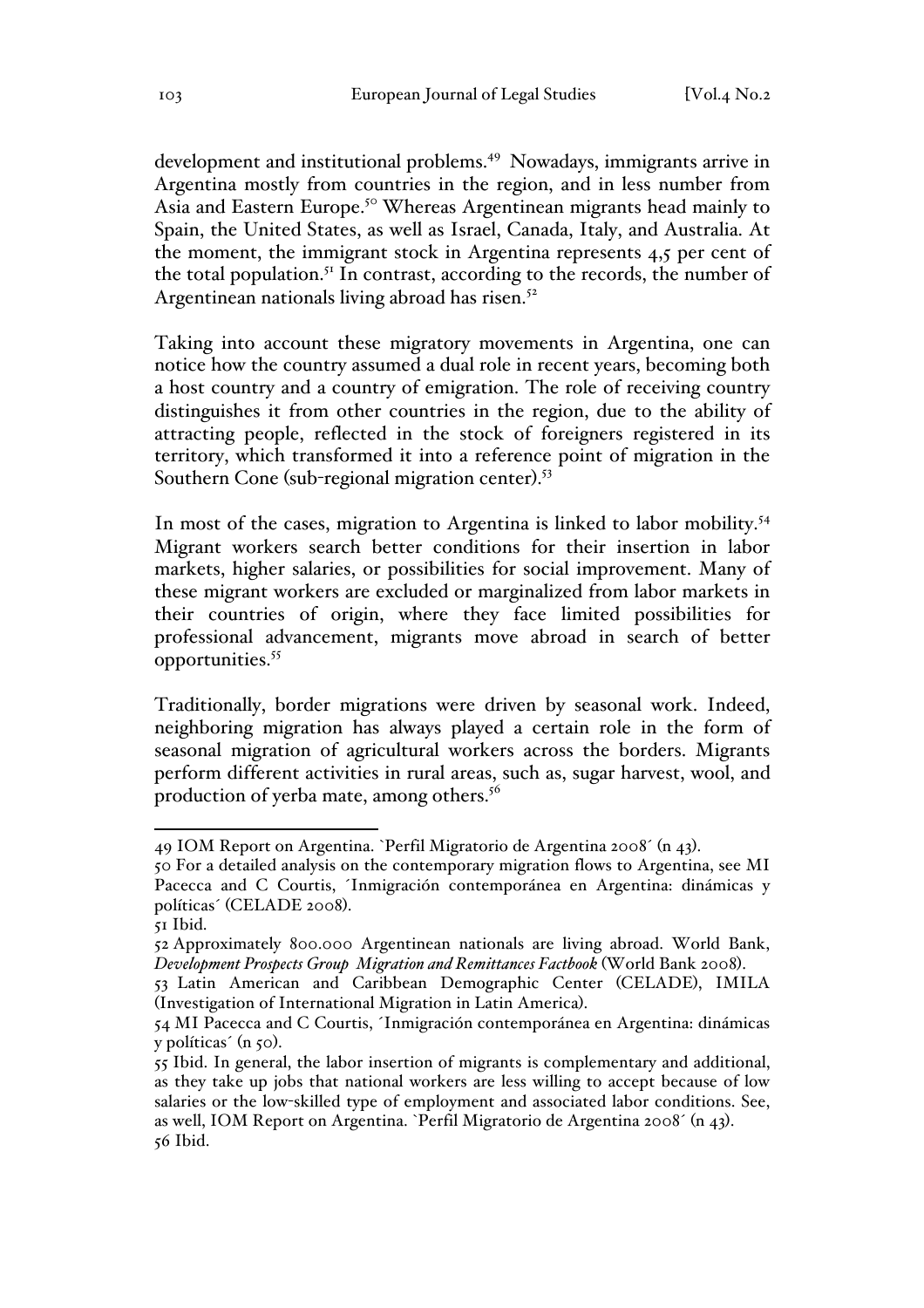In this respect, it should be emphasized that neighboring immigration has represented along Argentina's history between 2% and 3% of the total population.57 The origin of these communities has changed over different periods: from the predominance of Uruguayans in the early twentieth century to the predominance of Paraguayans and Bolivians in the beginning of the new millennium.

In the pattern of migration coming from neighboring countries, one can observe that until the mid twentieth century, migrants established in areas closed to the borders, supplying rural workers in areas lacking population. From mid of the twentieth century onwards, a significant part of migrants from neighboring countries is directed towards urban areas, with a preference for the metropolitan area of Buenos Aires.<sup>58</sup>

Furthermore, the recent migration phenomenon in Argentina has other connotations, such as: the growth of transnational migration; the spread of social networks linked to migration; the increased activity linked to remittances; the larger role of women in migration flows; the creation of associations of and for migrants; the rise of smuggling and trafficking in persons; forced migration; seasonal migration with new time periods and underlying strategies; the specific character of migration of qualified workers.<sup>59</sup>

Migratory issues have gained increased prominence on the agenda of governmental authorities. In order to address contemporary migration's challenges, different bilateral and multilateral migration policies have been adopted. In recent years, Argentina shows various achievements in its migration policy. Such developments focused on the approval of new norms (migration and refugee laws) and the ratification of bilateral and

 <sup>57</sup> The Latin American and Caribbean Demographic Center (CELADE) have conducted since the early seventies in Latin America a project (Investigation of International Migration in Latin America- IMILA), aimed to collect and consolidate data on migration of various national censuses that are carried out in the Americas. According to CELS (Centro de Estudios Legales y Sociales/ Center of Legal and Social Studies), the 1869 Census showed 41.000 residents in Argentina which were born in neighbouring countries; in 1895, there were 115.000 migrants coming from neighbouring countries; in 1914, 206.000; in 1947, 313. 000; and in 1991, 817. 000. In the 1991 Census, the total number of foreigners living in Argentina amounted to 1.800.000, of which approximately a little less than half were from neighbouring countries. See CELS, 'Annual Report' (CELS 2000) <http://www.cels.org.ar/common/documentos/informe\_2000\_cap\_6.pdf > accessed 10 October 2011.

<sup>58</sup> IOM Report on Argentina `Perfil Migratorio de Argentina 2008´ (n 43). 59 Ibid.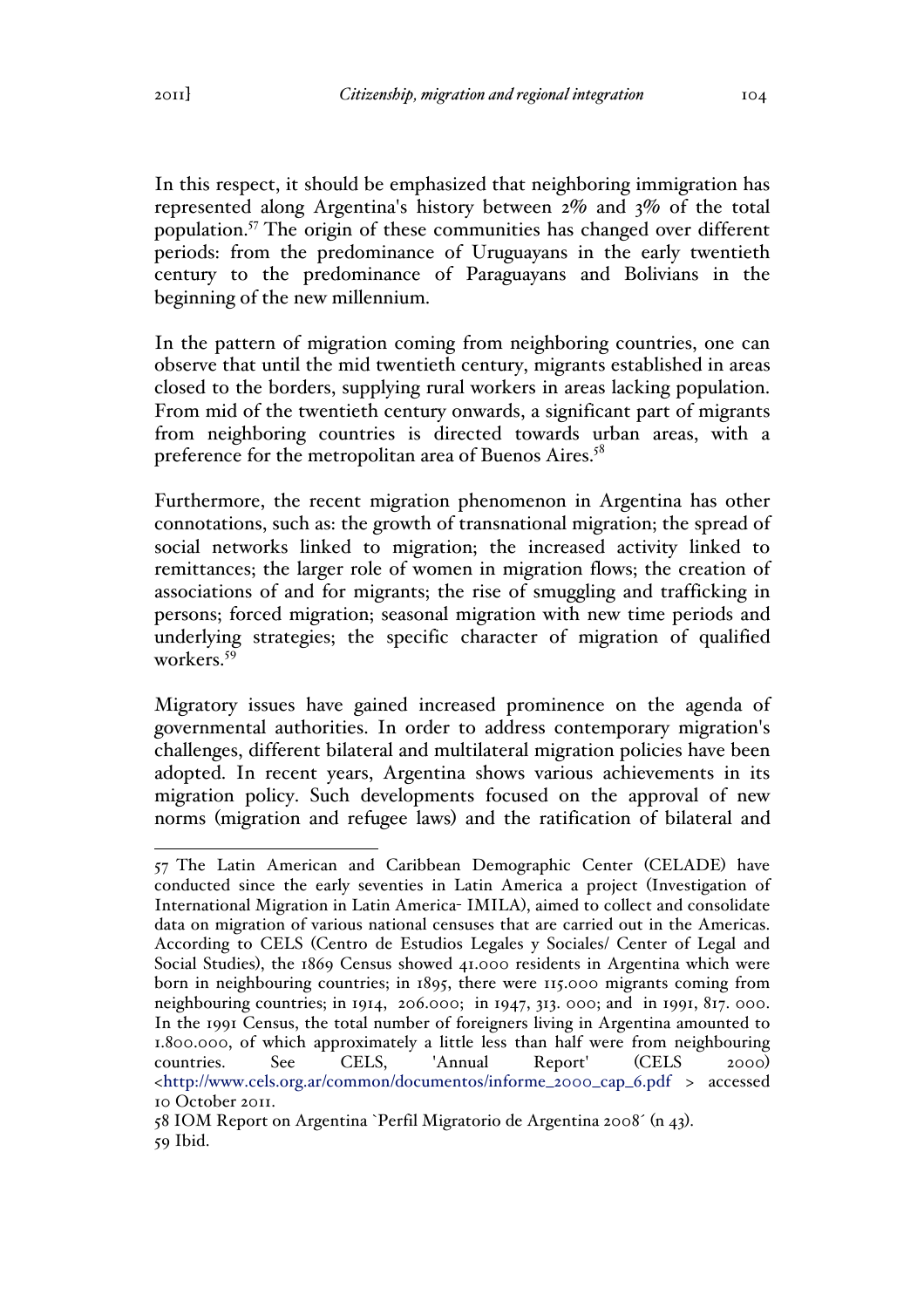multilateral agreements, which are all inspired by international treaties on human rights.

## IV.PAST AND PRESENT IMMIGRATION AND CITIZENSHIP LEGISLATION IN ARGENTINA

The above describe trends and modifications in the migration patterns have been reflected in the legislation and migration policy adopted in Argentina over the different centuries. The analysis of the legislative changes in migration and access to citizenship gives us a clear idea of the transitions operated in Argentina towards the adoption of a new paradigm. It is also relevant to consider the way in which the Supreme Court (the main judicial body) fostered the change, issuing rulings on the access to citizenship and protection of migrant's rights.

As in other Latin American countries, in Argentina the formation of the nation-state in the past century was shaped by immigration, which implied the adoption of the jus solis at birth principle in the citizenship laws. $\frac{100}{100}$ Accordingly, the Argentinean Constitution in Article 20 establishes: "Foreigners enjoy within the territory of the Nation all the civil rights of citizens; they may exercise their industry, trade and profession; own real property, buy and sell it; navigate the rivers and coasts; practice freely their religion; make wills and marry under the laws. They are not obliged to accept citizenship nor to pay extraordinary compulsory taxes. They may obtain naturalization papers residing two uninterrupted years in the Nation; but the authorities may shorten this term in favor of those so requesting it, alleging and proving services rendered to the Republic  $(sic)$ ." This provision is complemented by Article 25: "The Federal" Government shall foster European immigration; and may not restrict, limit or burden with any tax whatsoever, the entry into the Argentinean territory of foreigners who arrive for the purpose of tilling the soil, improving industries, and introducing and teaching arts and sciences (sic)" 62; and also by Article 75 par. 12 when referring to the Congress' power "to enact general laws of naturalization and nationality for the whole nation, based on the principle of nationality by birth or by option for the benefit of Argentina (sic)."  $\delta_3$ 

 <sup>60</sup> For a detailed analysis on citizenship laws from a historical point of view, see G Bertocchi and Ch Strozzi, *Citizenship laws and international migration in historical perspective* (Verlag WZB 2004).

<sup>61</sup> Argentinean Constitution. Official version <http://www.argentina.gov.ar/argentina/portal/documentos/constitucion\_ingles.pdf> accessed 9 December 2011.

<sup>62</sup> Ibid.

<sup>63</sup> Ibid.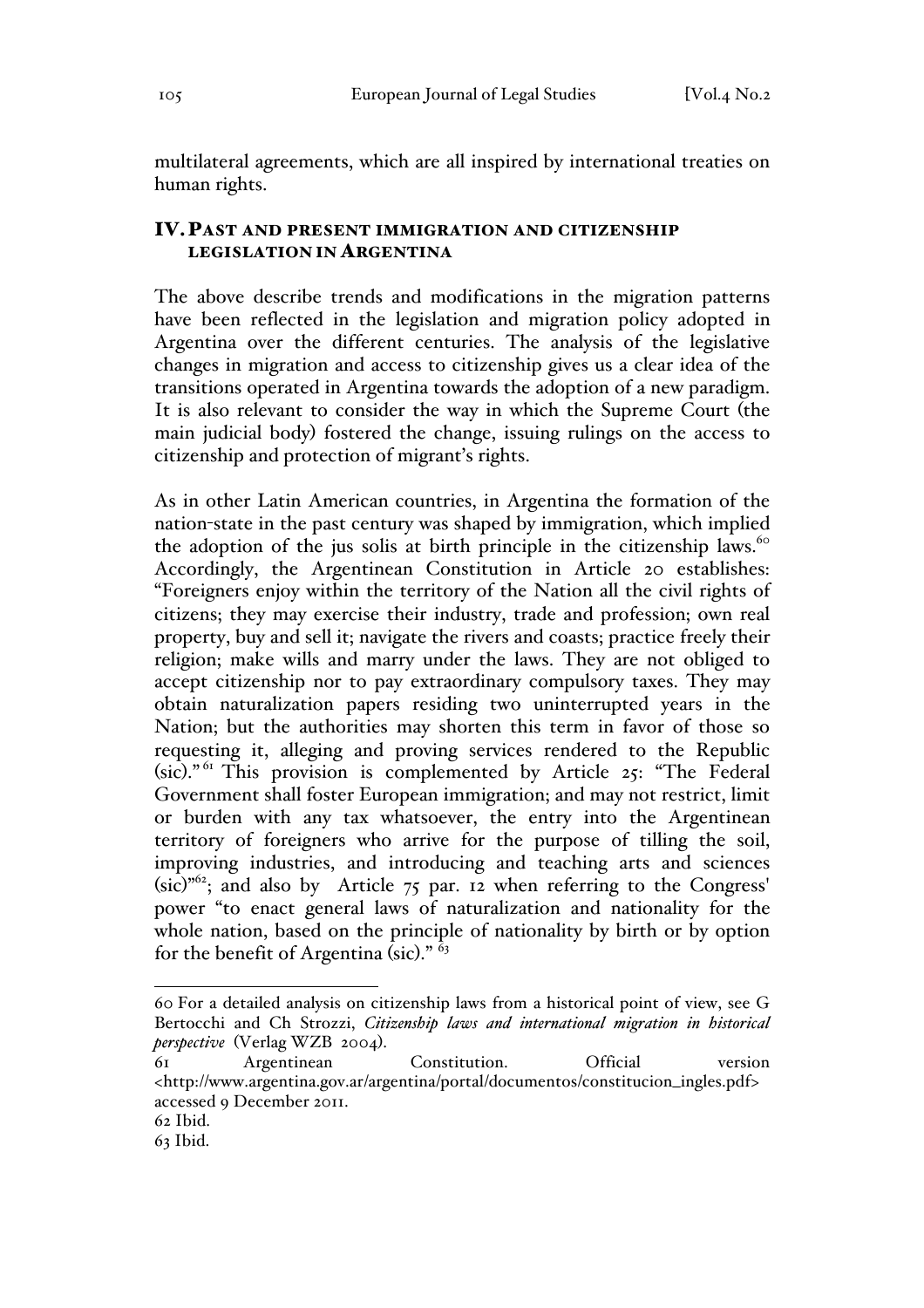Following the constitutional provisions, the Citizenship law is based on the application of the jus soli principle at birth and the acquisition of citizenship after two years of residence. $64$  Dual citizenship is not generally recognized by Argentina, except in the case of countries with which Argentina has an agreement providing for that.<sup>65</sup>

In the XIX century Argentina adopted an open immigration policy. The first norm on migration was the Law No. 817 of Immigration and Settlement passed in 1876, known as "Avellaneda law", which created institutional arrangements that promoted and facilitated the entry, residence, employment and social inclusion of foreigners which arrived until the first decades of the twentieth century.<sup>66</sup> Under this legislation, all foreigners entering the country with the required documentation were granted immigrant status and residence permits, and enjoyed the same civil rights as nationals. Regarding labor rights, they were not subject to any prohibition or restriction.

Even after the period of immigration from overseas, European immigrants continued to be the focus of immigration law and policies to encourage immigration. According to the legislation enacted after the Avellaneda law, Latin American migration was not object of promotion policies, and rarely appeared as an explicit target of migration norms taking into account its features.

Moreover, when analyzing the subsequent legislative changes, especially since 1960, one can observe that the rules became more restrictive, introducing distinctions (illegal entry and stay), specific admission criteria

<sup>64</sup> The first citizenship law (Ley N° 346) was adopted in 1869. This law was replaced by a new legislation (Ley de nacionalidad N° 21.795) enacted on 18 May 1978, during the dictatorship. In 1984 with the return of the democracy, the law 21.795 was abolished and the previous legislation was re-established. The consolidated version of the citizenship law (Law 346 including all its reforms) was approved in 2004.

<sup>65</sup> As of May 2005, such countries were: Colombia, Chile, Ecuador, Honduras, Nicaragua, Panama, El Salvador, Spain, Italy, Switzerland, Norway and Sweden.

<sup>66</sup> The first law on immigration policy is called the "Avellaneda law" No. 817 (1876) after the President who was in charge when was enacted (Nicolás Avellaneda). It should, however, be noted that later on two restrictive laws were passed: the Residence Act No. 4114 (1902) and the Law of Social Defence No. 7209 (1910). The latter rules, altogether, are considered as the first regulations that legitimize the discretionary actions of the executive branch in immigration matters. For a further analysis of the previous regulations on migration, see among others, G Romagnoli, *Aspectos Jurídicos e Institucionales de las Migraciones en la República Argentina* (Organización Mundial para las Migraciones- OIM 1991) and F Devoto, *Historia de la Inmigración en la Argentina* (Sudamericana 2003).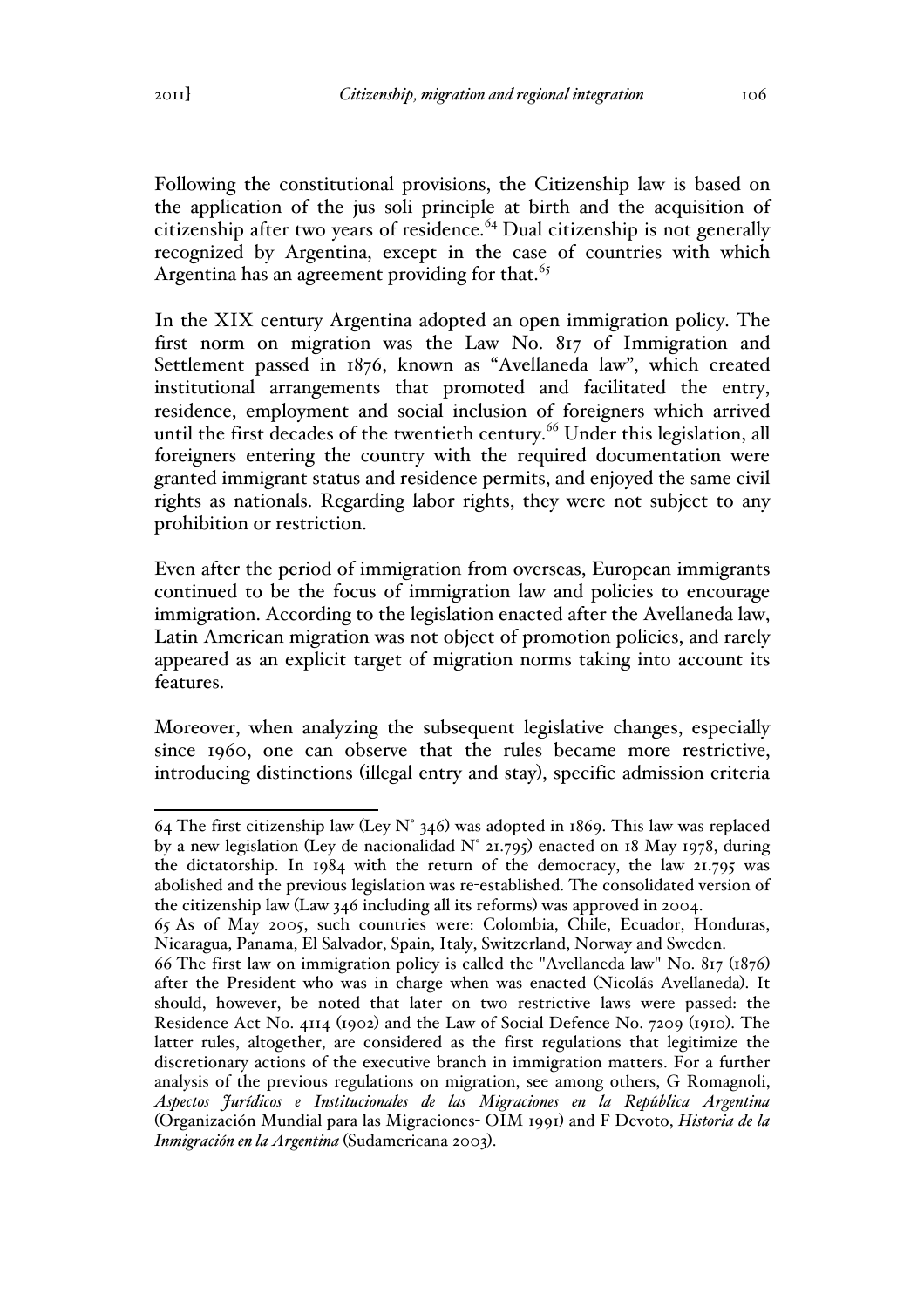fragmenting the categories of permanence (transit stay, temporary stay, precarious stay, permanent residence) and, in general, making the requirements more complicated.<sup>67</sup>

Parallel to these restrictions, which hindered the legalization of the residence of neighboring migrants, there was an increased delegation of police power in administrative instances. The norms adopted were namely inspired by the doctrine of national security, resulting from the sum of a fragmented and unsystematic series of rules approved outside the regular parliamentary process.

In this context, the General Law of Migration No. 22. 439 (known as "Videla law") was passed in 1981 under the last military regime.<sup>68</sup> This law was in force for a long period and for over twenty years of democracy in Argentina, in violation of fundamental rights enshrined in the Constitution.

It is worth referring briefly to this law and its implications. The "Videla law" distinguished between legal and illegal entry for permanence, and defined three categories: permanent residents, temporary residents and people in transit, establishing that only the first category enjoyed constitutional rights. In fact, one of the main critiques to this law was the restriction imposed on the enjoyment of fundamental rights (civil, economic and social) to those migrants who found themselves in irregular situation. In particular, the law provided the legal obligation to report before the migration authority, the existence of any foreign person without a residence permit.<sup>69</sup>

In the meantime, and since the mid-twentieth century, successive

 <sup>67</sup> For instance, several personal documents sealed and a labour contract signed before a public notary were required, the law established to prove certain skills (related to working capacity and ability to integrate in the society, etc.) and implemented prohibitions (eg to turn a tourist visa into a temporary residence permit). Different migrant rights' organizations verified an increase in the controls concerning undocumented migration in Argentina since 1966. See Comisión Chilena de Derechos Humanos, Centro de Estudios para el Desarrollo Laboral y Agrario de Bolivia (CEDLA), Centro de Asesoría Laboral de Perú (CEDAL) and Centro de Estudios Legales y Sociales (CELS), *Derechos Humanos de los Migrantes. Situación de los derechos económicos, sociales y culturales de los migrantes peruanos y bolivianos en Argentina y Chile* (Capítulo Boliviano de Derechos Humanos, Democracia y Desarrollo 1999) 122.  $68$  Ley N° 22.439/81, Ley general de migraciones y fomento de la inmigración, 25 June 1981 <http://www.unhcr.org/refworld/docid/3db93ab74.html> accessed 6 December 2011.

<sup>69</sup> This obligation affected teachers, doctors, clerks, civil servants, merchants and entrepreneurs.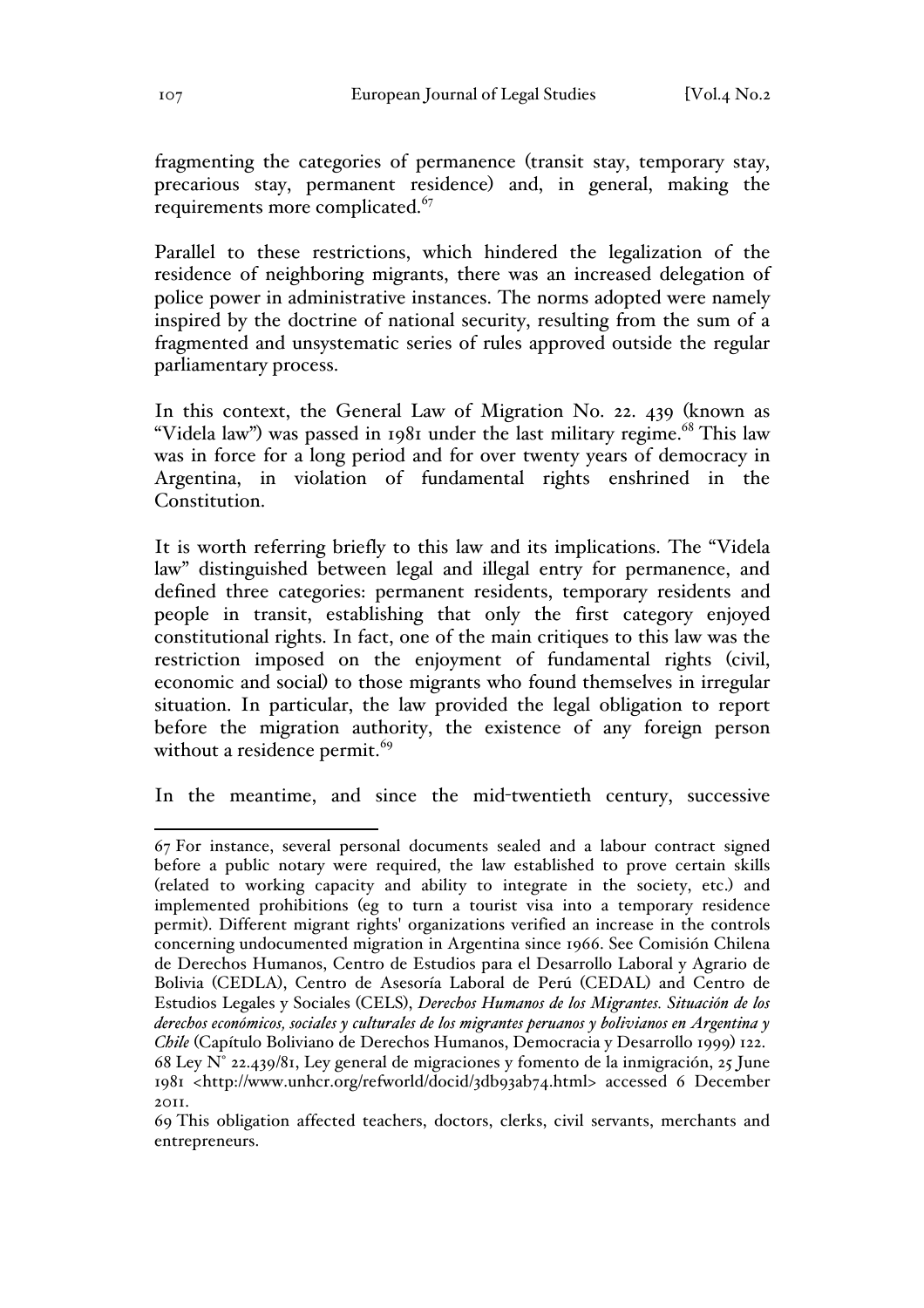democratic governments attempted to remedy the situation of irregularity caused by these restrictive regulations, through the mechanism of amnesty programs. There were in total six amnesties: three generals (1949, 1958, 1984) and three specific for migrants born in neighboring countries (1964, 1974, 1992). Moreover, in 1994 a facilitation program provided for the regularization of Peruvian migrants.<sup>70</sup>

The persistence of the "Videla law" on migration represented a heavy burden to the democratic governments, until the approval of a new Migration Act (Ley No. 25.871) at the end of 2003.<sup>71</sup> The enactment of this law was the outcome of a continuous struggle over decades of religious institutions, human rights organizations, migrant associations, NGOs and researchers.<sup>72</sup> This new Migration Act constitutes the core of what the government has called the "new paradigm" on migration, and involves a discursive shift that incorporates two innovations: a human rights perspective and a regional approach.

The new Migration Act (Law No. 25. 871) recognizes the human right to migrate and the right to family reunification, including different guarantees for migrants during the proceedings. <sup>73</sup> Besides, the law provides with specific regulations on the residence and work permits for citizens from South American countries. On the whole, the new law is in line with international standards defined by the Inter-American Court of Human Rights in the protection of migrant's rights. <sup>74</sup> The law specifically mentioned as state responsibility, to ensure equal treatment of aliens who are in a regular situation. The law recognizes on an unrestricted basis (regardless of the migrant's legal status) the right to basic education and

 <sup>70</sup> Resolution 3850/94 of the Ministry of Interior, this process covered approximately 9.900 Peruvian nationals who had entered Argentina prior to 1 October 1994.

<sup>71</sup> The Law 25.781 was approved by the Congress on 17 December 2003 and enacted by the Executive branch on 20 January 2004. The regulation defining specific aspects of the law (Reglamento Migratorio) was passed in 2010 through the adoption of the Decree 616/2010 on 6 May 2010.

<sup>72</sup> See S Caggiano, 'Migrantes y luchas por derechos: Posibilidades y limitaciones de la articulación entre organizaciones, (Crisis global y estrategias migratorias: hacia la redefinición de las políticas de movilidad', FLACSO , Quito, Ecuador, May 2011 < http://www.flacsoandes.org/web/imagesFTP/1309206623.Ponencia\_Sergio\_Caggiano. pdf> accessed 30 November 2011.

<sup>73</sup> According to B Hine this principle "is not found in the immigration laws of any other large immigrant-receiving country nor explicitly in any international human rights conventions". See B Hine, 'The Right to Migrate as a Human Right: The Current Argentine Immigration Law' [2010] 43 Cornell Int'l LJ 471.

<sup>74</sup> *Opinión Consultiva "Condición Jurídica y Derechos de los Migrantes Indocumentados"/ Advisory Opinion on the rights of Undocumented Migrants* (2003) IACHR OC-18/03.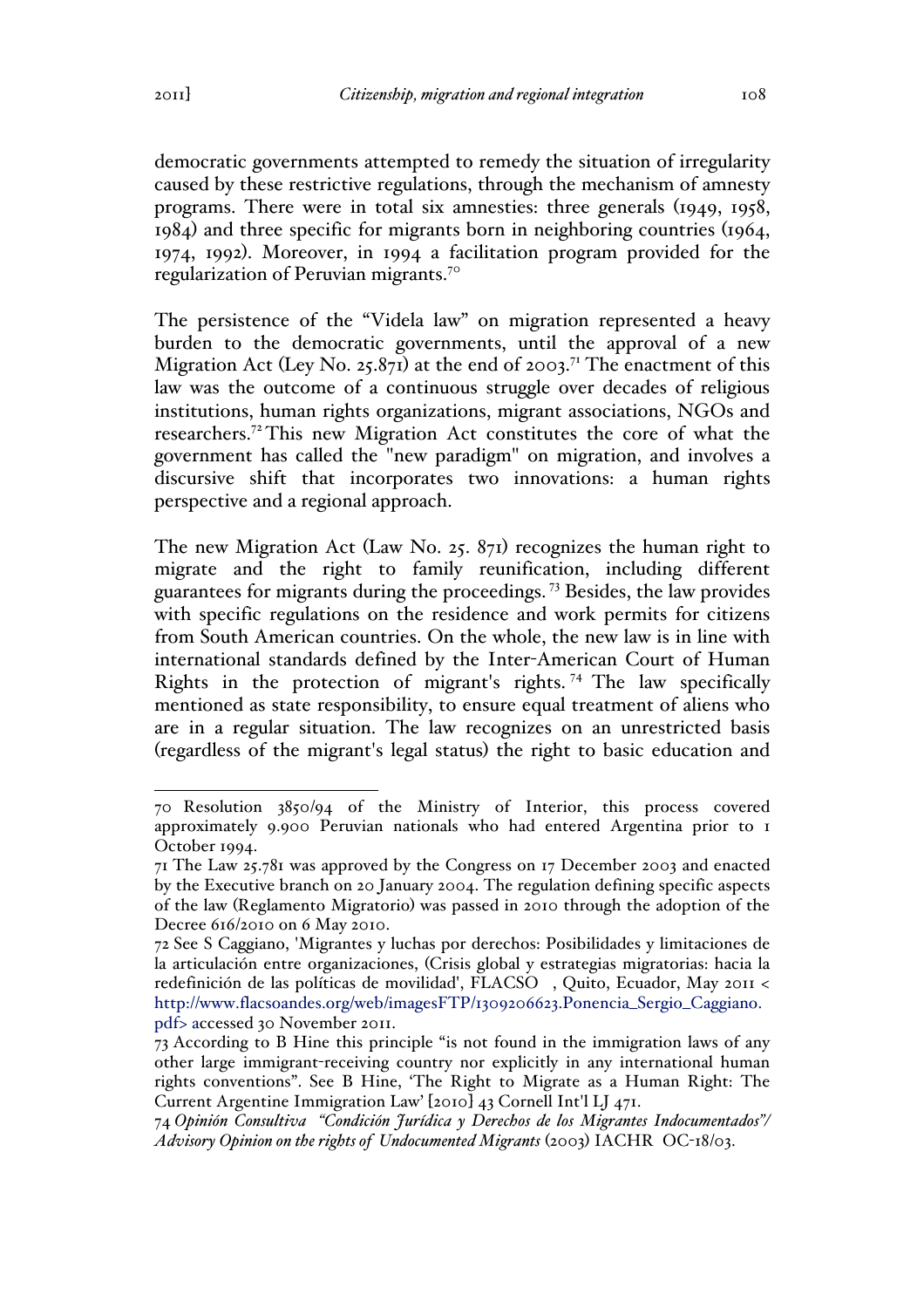the access to health care.<sup>75</sup>

Moreover, the law specifies that foreigners enjoy social rights on an equal basis with Argentinean citizens.<sup>76</sup> Besides, it overrides the obligation to report irregular migrants that the old law established, and encourages the promotion and dissemination of the obligations and rights of migrants. The new legislation also refers to the actions on the part of the state to promote the integration of migrants<sup> $77$ </sup> and to facilitate the consultation or participation of foreigners in decisions concerning public life and administration of communities (cities, towns) where they reside. Another significant change in the new legislation has to do with the affirmation of the right to due process in situations of detention and deportation. Currently, the law establishes that deportation can not be based on administrative prerogatives and it has to be ordered with the intervention of the judiciary.

The new migration policy was completed in 2006, when the Congress passed the law on the Recognition and Protection of Refugees (Ley No. 26.156) also promoted by different social actors and the United Nations High Commissioner for Refugees (UNHCR).<sup>78</sup> Finally, in 2010 through a consultative process involving human rights organizations, religious institutions and UN agencies, the government enacted the regulation of the Migration Act.<sup>79</sup>

In line with this migration policy, it is also worth mentioning the agreements signed by Argentina with Latin American countries related to the situation of the Bolivian, Peruvian and Paraguayan migrants in Argentina aiming at fulfilling the legal requirements in order to comply with current immigration criteria. Thus, in 1998 Argentina signed an

 <sup>75</sup> See Centro de Estudios Legales y Sociales (CELS), Federación Internacional de Derechos Humanos (FIDH), 'Argentina. Avances y asignaturas pendientes en la consolidación de una política migratoria basada en los derechos humanos' (CELS/FIDH 2011).

<sup>76</sup> The law recognizes and protects the following rights: right to equal treatment (Article 5); the right to access of the immigrant and his family, on a non discriminatory basis, to social services, public goods, health, education, justice, labour, employment and social security (Articles 6, 8, 19); the right to information (Article 9) and the right to family reunification (Article 10).

<sup>77</sup> For example, public authorities shall understand and appreciate cultural expressions of immigrants and offer courses to learn Spanish.

 $78$  This Act replaced the decree 464 of 1985, which had created a basic mechanism for the eligibility of petitioners for asylum in the Argentinean territory.<br>  $\begin{array}{ccc} 79 & \text{Decre} & 616 \\ 2010 & \text{B} & \text{O} & 6^{th} \\ \end{array}$ 

<sup>79</sup> Decree 616 (2010), B. O.  $6^{th}$  May 2010 <http://infoleg.mecon.gov.ar/infolegInternet/anexos/165000- 169999/167004/norma.htm> accessed 11 October 2011.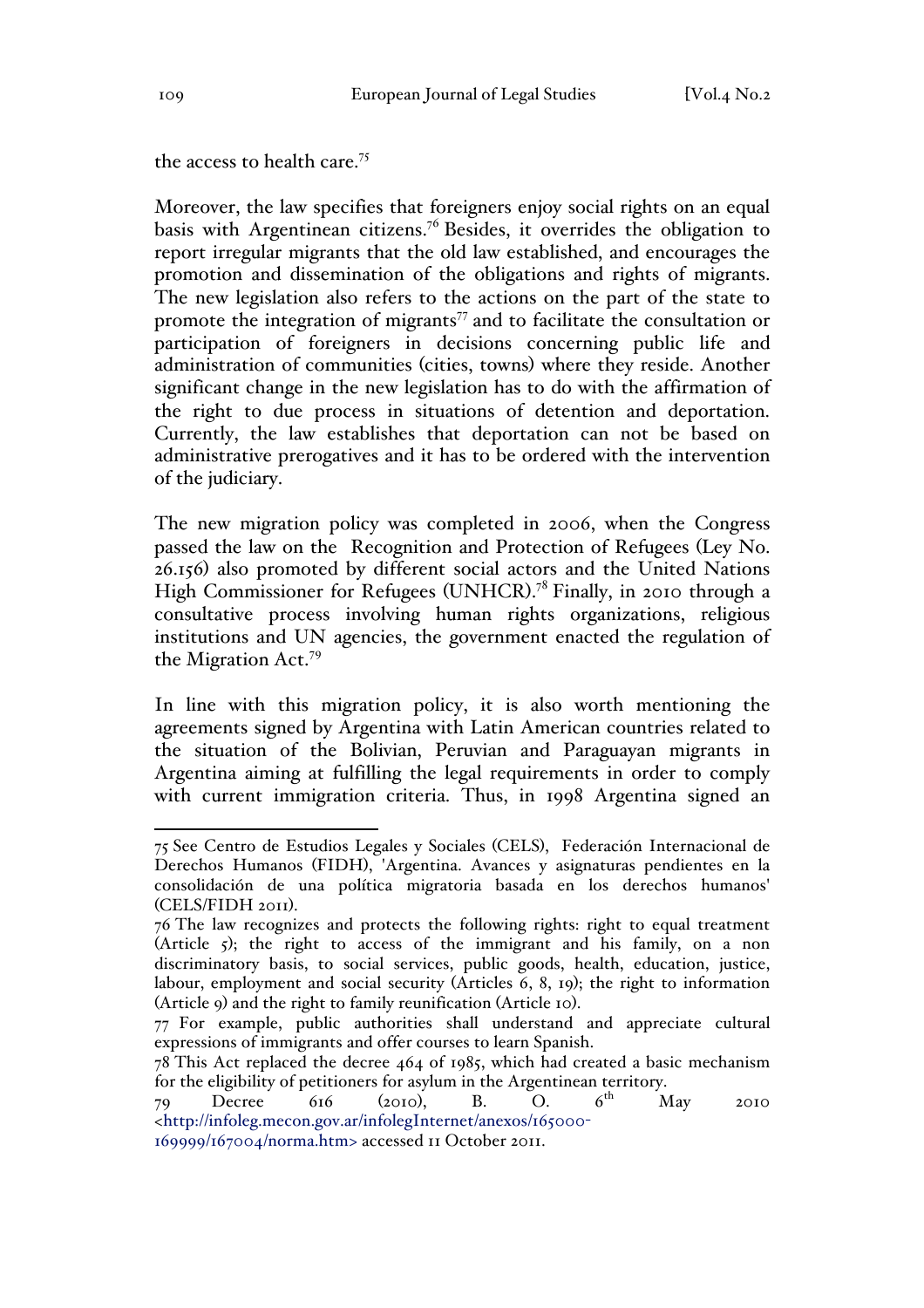agreement with Bolivia<sup>80</sup> and Peru.<sup>81</sup> In November 2000 Argentina signed the Additional Protocol to the Convention on Migration between Argentina and Bolivia, with the main goal of regularizing the situation of immigrants staying in both countries. $82$ 

With respect to the inclusion of a regional perspective (which will be further analyzed in the next section) the new Migration Act reflects the nationality criteria outlined in the Agreement on Residence for Nationals of the States of MERCOSUR, Bolivia and Chile. This opens the possibility for those migrants who did not meet any of the criteria established by the previous law or by bilateral agreements.

The issues concerning migration and access to citizenship have been reflected in the Argentine Supreme Court's case law. For this reason, a closer look at the case law is in order. Since the first migration wave, the Argentine Supreme Court's have addressed in its case law different issues concerning the implementation of immigration and citizenship laws, having gone through different periods.<sup>83</sup>

During the first period (1890-1920) the Supreme Court decided in various cases on the situation of undocumented migrants, using broad criteria in order to recognize rights. $84$  On the contrary, between 1920 and 1970 the Supreme Court upheld restrictive migration policies. Accordingly, the state could establish rules to control the entry and stay of foreigners in the territory, and in case of breach of rules, to proceed with administrative expulsion or reject applications for nationality submitted to federal judges.

 <sup>80</sup> The agreement was approved by Law 25.098 and then ratified by the Executive Branch.

<sup>81</sup> The agreement was approved by Law 25.099 and then ratified by the Executive Branch

<sup>82</sup> However, the regulations issued by the Dirección Nacional de Migraciones (DNM) ignored negotiations and international commitments. Thus, the Argentinean state itself through the DNM took a position contrary to international commitments, creating an assumption of international responsibility.

<sup>83</sup> See the following cases before the Supreme Court (SC): *Eladio Rodríguez* [SC 1943 197:332]; *Sosa, Lino* [SC 234:20]; *Brítez, Silvestre, B de Zlatnik, Juliana* [SC 182:39];[SC 205:628]; *Bairamis, Jorge y otros* [SC 206:165]; *Grunblatt, Jeno* [SC 293:154 and 741]; *Gorza, Marini, Edilio* [SC 293:663]; *Lerer, Boris* [SC 293:741]; *Cristoff, Miron* [SC 294:9]; *Imundo, José Carmelo* [SC 298:541].

<sup>84</sup> L Ricart, 'Los derechos de los extranjeros en la jurisprudencia argentina (1994- 2005)' in V Abramovich, A Bovino and Ch Courtis (eds), *La aplicación local de los tratados de derechos humanos: la experiencia de una década (1994-2005)* (Ed Del Puerto 2007); E Rodríguez Miglio and L Toledo, 'Jurisprudencia argentina en materia de derechos de los migrantes' in Ceriani y Fava (eds) *Políticas Migratorias y Derechos Humanos* (UNLa-Universidad Nacional de Lanús 2009).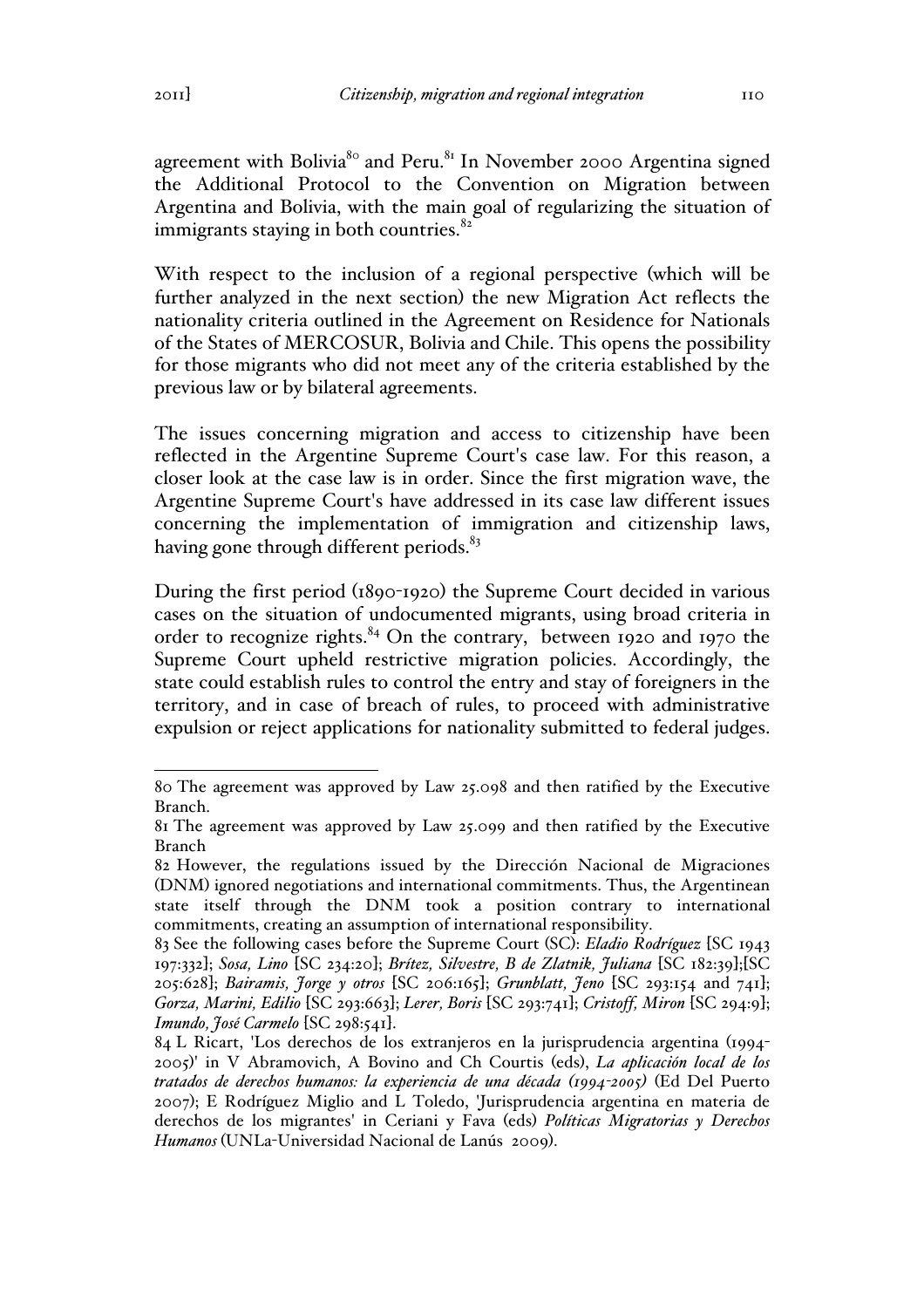The only exception admitted to the expulsion was to prove "good civic behavior" through a certificate. The Court established that this certificate had to demonstrate "correct behavior and the absence of criminal or police records."<sup>85</sup> However, it was not clear who was supposed to issue the certificate or on which grounds it was granted. In the 80's and the 90's the few precedents on migration confirmed the decisions of administrative authorities which rejected requests for residence and, without judicial supervision, detained and expelled foreigners from Argentina.<sup>86</sup> In this phase among the rulings issued by the Court on the rights of foreigners, there have been almost no exceptions against restrictive immigration policies.

Since 2005, the Supreme Court's case law on the human rights of migrants has changed partly because immigration policy was also modified. The judicial interpretation of the legislation on migrations and access to citizenship suggests a more flexible approach. It can be said that with these precedents the Supreme Court accompanied the legislative reform, as a way of backing up the transition from the restrictive "Videla law" to the new law adopted in a democratic context. This new case law, along with the mechanisms of free legal advice, strengthened the institutional framework for effective advocacy for human rights of migrants embodied in the legislation.

Therefore, the Supreme Court has recently issued judgments on the access to citizenship, for instance in the cases Zhang (2007) and Ni, I Hsing  $(2009).$ <sup>87</sup> In the Zhang case, the Supreme Court established that the immigration procedures should be considered as additional evidence to prove the two years of residence in Argentina in the process to obtain the citizenship. In the Ni case, the Supreme Court overturned a judgment with a restrictive interpretation of the requirement of residence in order to obtain the so-called "carta de ciudadanía".<sup>88</sup> The Supreme Court found that the two year- period does not refer to the accreditation of legal residence (in terms of the old law of migration) but rather to a matter of fact to be justified through various forms of evidence. In both judgments,

 <sup>85</sup> See for instance, the case *Hermogenes Imaz Vda de Zabalza –solicita carta de ciudadanía* [SC 1951 220:51].

<sup>86</sup> This trend can be seen in the following cases: *Victor Antonio Cardozo Galeano* [SC 1990 313:101] and *De la Torre, Juan Carlos s. Habeas Corpus* [SC 22 December 1998].

<sup>87</sup> See *Ni, I Hsing s/carta de ciudadanía*, Corte Suprema de Justicia de la Nación [SC 2009 330:4454 ].

<sup>88</sup> The Supreme Court reversed the decision of the Federal Chamber of Córdoba, which had denied the request for Ni, since it had not established legal residence in Argentina, according to the report provided by the National Directorate of Migration.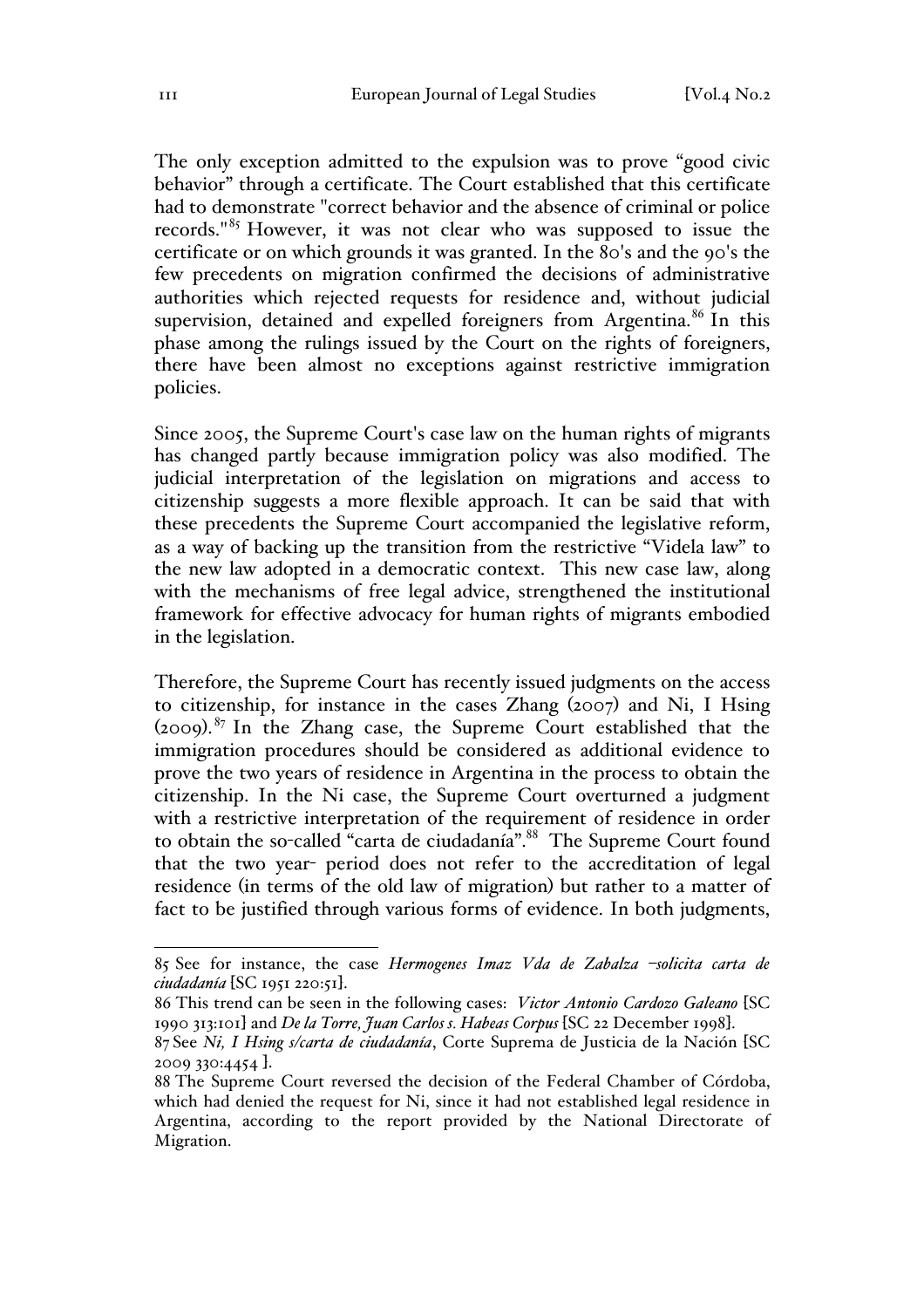the Supreme Court adopted a broad interpretation of the requirement of two years of residence in Argentina in order to apply for citizenship by naturalization under the citizenship law. Thus, the Supreme Court reversed a generalized restrictive interpretation of that requirement applied by federal courts.

Besides, there have been cases dealing with the enjoyment of rights by migrants and long-term residents. In the Reyes Aguilera Case (2007), the Supreme Court overthrew a provision requiring a minimum of twenty years of residence, in order to access to social benefits.<sup>89</sup> In particular, judges Petracchi and Argibay underlined that the norm itself was in contradiction with the constitutional provision which forbids any discrimination based on the national origin*.* <sup>90</sup> The judges stated that the rule in question "... provides differential treatment between nationals and foreigners, imposing greater demands on the latter to access a benefit conferred by the state. This situation determines that in its literal sense the article 1, paragraph "e" of the Decree 432/97 (the norm in question) is directly opposed to the constitutional norms that prohibit discriminatory treatment based on national origin (...) This is in direct contradiction to the text of the Constitution, and forced to consider the categorization made by the decree as "suspected of discrimination" and therefore the presumption of unconstitutionality applies ... ".91

In the Supreme Court's case law, it is worth mentioning as well other previous cases dealing with migrants' rights such as Repetto (1988), Calvo (1998), Hooft (2004) and Gottschau (2006). In the Repetto Case, the Supreme Court examined and recognized the right of an American professor to teach in Argentina without being a national.<sup>92</sup> In the Calvo

 <sup>89</sup> See *Reyes Aguilera D and others v. Estado Nacional-Ministerio de Desarrollo Social* [SC 15th September 2007]. The controversial issue was the access of a disabled child of Bolivian citizenship (Daniela Reyes Aguilera) to social security disability benefits. In the ruling, the Court declared the provision in question inapplicable to the case, and the girl could obtain the benefits. This solution, however, was *inter alia* and it is only applicable to that specific case.

<sup>90</sup> The remaining votes of the majority sustained the constitutionality of the norm in other criteria and methods of interpretation. Justices Zaffaroni and Fayt, considered that the provision affected the minimum standard of social security law, and that the right to life and health of Reyes Aguilera was at stake. Justice Maqueda, meanwhile, conducted an analysis of reasonableness and considered that the requirement of 20 years of residence to access to social benefits was not justified and, therefore, unconstitutional. Justice Lorenzetti voted in minority, considering that the distinction was fair.

or Ibid.

<sup>92</sup> See *Repetto, Ines v Provincia de Buenos Aires, s/acción declarativa de inconstitucionalidad*   $[SC 8<sup>th</sup> November 1988]$ .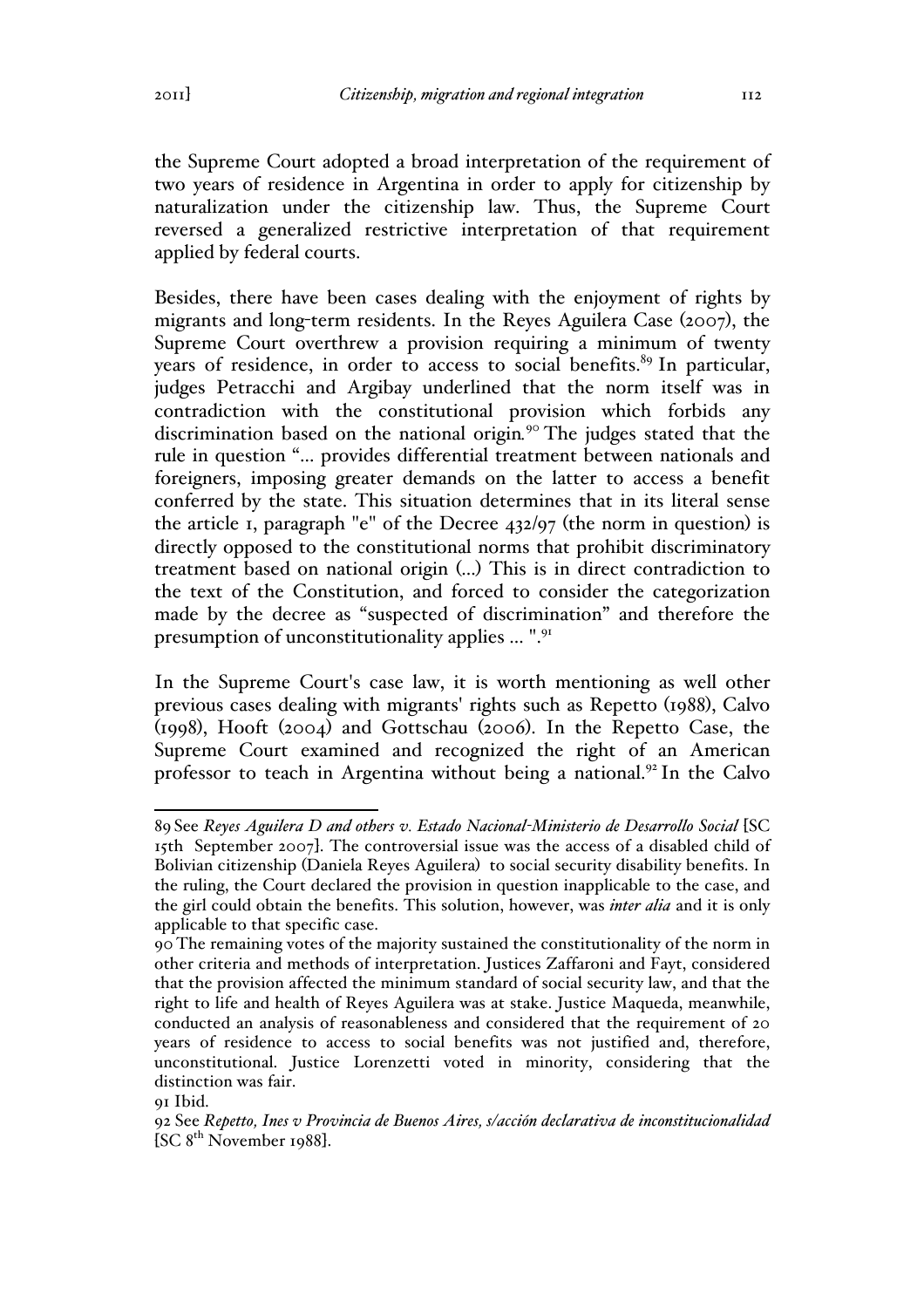Case, the Supreme Court addressed the right of a Spanish psychologist (whose admission was denied due to the lack of nationality) to practice in a public hospital.<sup>93</sup> In the Hooft Case, the Supreme Court guaranteed the possibility that a judge of Dutch nationality (who succeeded in the Argentina national competitions to access to the judiciary) could integrate a Chamber.<sup>94</sup> In the Gottschau Case, the Supreme Court recognized the right of a German lawyer to participate in the public competition for the position of Deputy Clerk of a Court in the City of Buenos Aires.<sup>95</sup> All these foreigners had legally entered the country for a certain period of time, with a career and income. The Supreme Court held in these cases that the distinctions were "categories suspected of discrimination" and that the state should explain the reasons and purposes of such limitations.

Yet, the cases cited do not refer to migrants belonging to groups particularly vulnerable (such in the case of undocumented migrants) or historically discriminated or, at least, it does not arise from the facts of the cases. In the past, when the Supreme Court faced a discrimination of groups particularly vulnerable or historically discriminated against, in order to assess the constitutionality of the government's decisions or omissions, the Court established before the list of rights that have been affected rather than considered the existence *prima facie* of "categories suspected of discrimination".<sup>96</sup>

In the aforementioned Reyes Aguilera Case, the Court left open the possibility for a wider application of the criteria of "categories suspected of discrimination". The judges Petracchi and Argibay sent a message to the judiciary as a whole by stating: "The judges of the case have not done a proper analysis of the constitutional provision in question, as they have followed an opposite path to the one they should follow for cases like this, according to the jurisprudence of this Court. Indeed, both the judge of first instance and the Court of Appeal departed from the presumption of constitutionality of the norm and have conducted a simple test of reasonableness, which (…) is insufficient to assess the categorization of a *prima facie* unconstitutional discrimination. "97

As can be seen, there has been a shift in the migration paradigm in Argentina, not only regarding new legislation on migration and asylum, but

 <sup>93</sup> See *Calvo y Pesini, Rocio v Provincia de Cordoba* [SC 24th February 1998].

<sup>94</sup> See *Hooft Pedro Cornelio v Provincia de Buenos Aires, s/acción declaración de*   $\frac{1}{2}$ *inconstitucionalidad* [SC 16<sup>th</sup> November 2004].

<sup>95</sup> See *Gottschau, Evelyn v Consejo de la Magistratura de Buenos Aires s/amparo* [SC 8th August 2006].

<sup>96</sup> For instance cases dealing with indigenous peoples' rights.

<sup>97</sup>*Reyes Aguilera D and others v Estado Nacional-Ministerio de Desarrollo Social* (n 89).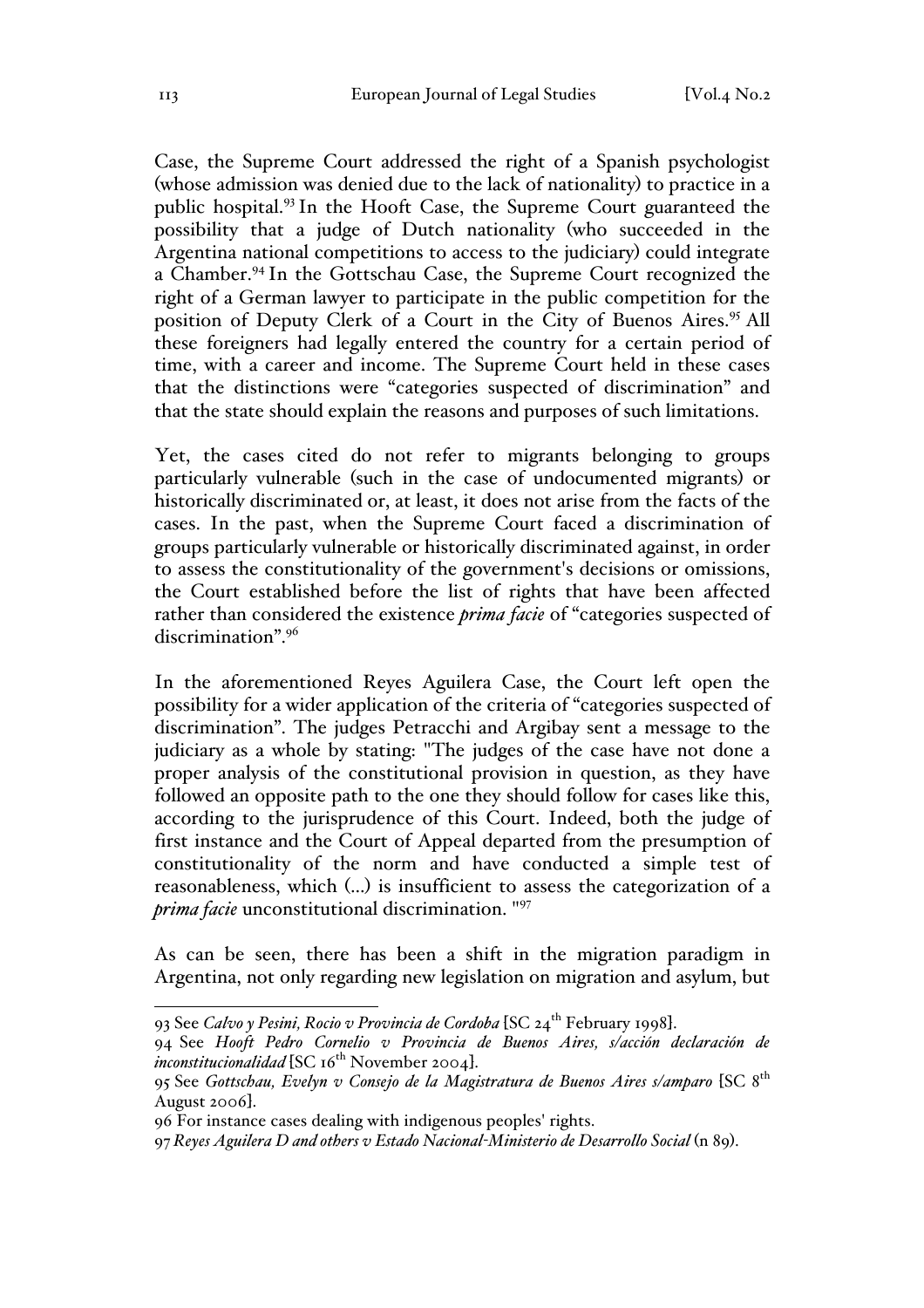also with respect to the way in which these provisions are interpreted. The measures taken, aimed at protecting migrants, granting them citizenship and guaranteeing the enjoyment of rights, evidence the present Supreme Court's position. Moreover, the current interpretation about the discrimination based on the national origin may have a significant impact in the future. Hence, the assessment of the right at stake, the levels of enforcement and the scope of the legislation will be important in the light of the classification of such distinctions as "categories suspected of discrimination".

## V. INTERNATIONAL MIGRATION AND REGIONAL INTEGRATION: THE CASE OF MERCOSUR.

Another important factor in the modifications of the migration paradigm and the legislation was the adoption of agreements at MERCOSUR level on the legal status of regional migrants. Indeed, one recent feature of regional migrations in South America concerns the relationship between the politics of regional integration and the intensification of migration flows among countries.

In general, and from a push-pull perspective, regional integration could impact migration flows in different ways.  $98$  First of all, if regional integration successfully contributes to give citizens similar opportunities it might reduce the push-pull differential between the countries in the region.<sup>99</sup> On the contrary, regional integration can create or strengthen previous structures of uneven development within a region, as a consequence, there is going to be an increase in the migration occurring predominantly between regions with different levels of economic development. <sup>100</sup> But also, regional integration might generate other migration dynamics, such as the above referred horizontal migration.<sup>101</sup>

The creation of an intergovernmental integration project<sup>102</sup> such as

 <sup>98</sup> See W Hein, 'International Migration and Regional Integration: The Case of Central America' (n 42) 153, 157. See also A Di Filippo, 'Globalización, Integración Regional y Migraciones' (n 39).

<sup>99</sup> Ibid.

<sup>100</sup> Ibid.

<sup>101</sup> Ibid.

<sup>102</sup> The 1991 Asuncion Treaty provided for an intergovernmental set-up with different decision-making bodies. The main MERCOSUR bodies are: the Common Market Council; the Common Market Group and its various Working Sub-groups; the MERCOSUR Trade Commission; the Parliament of MERCOSUR (created in 2005 and in function since 2007); the Economic-Social Consultative Forum and the Secretariat.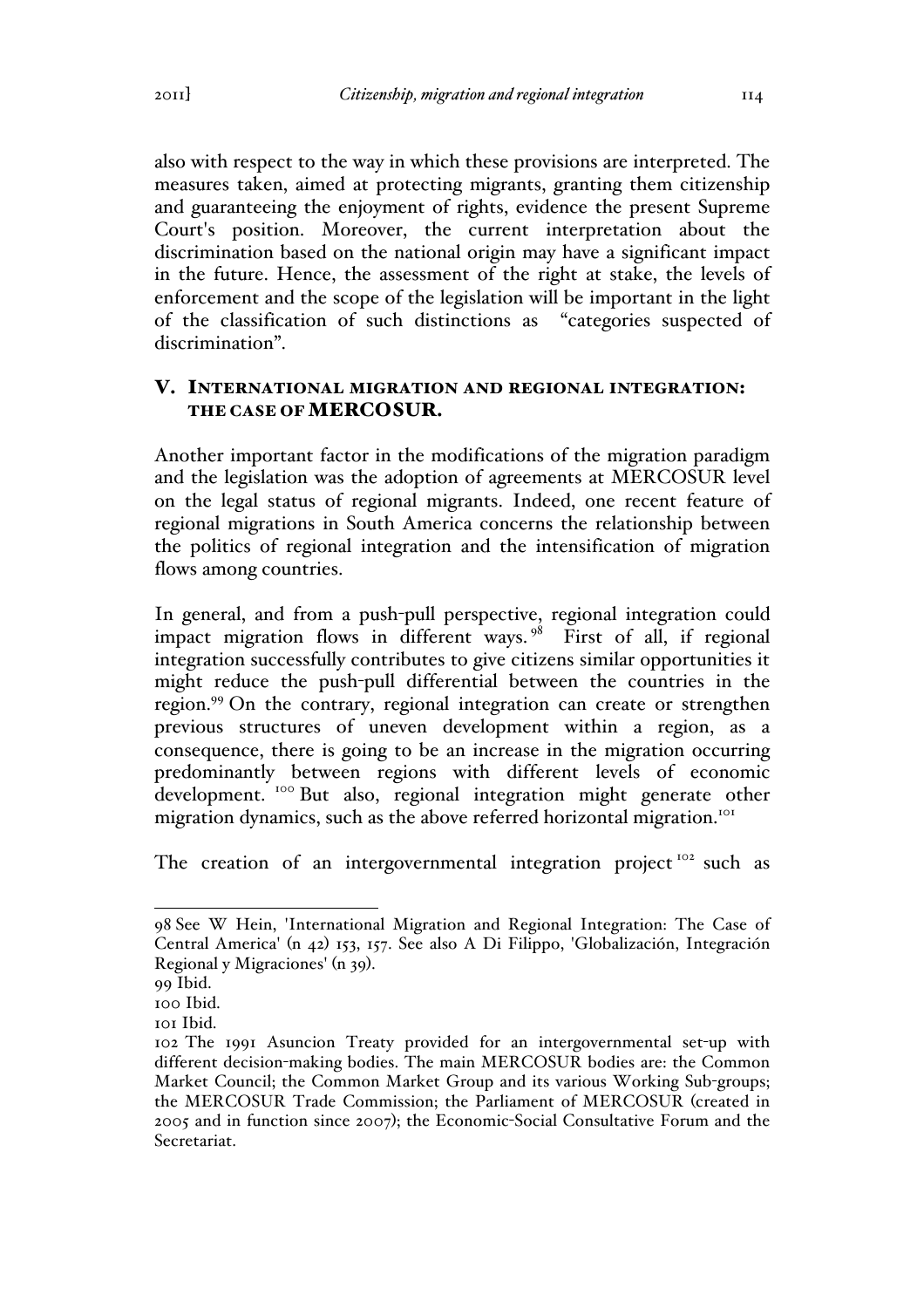MERCOSUR<sup>103</sup> suggests an increase in the migration between the countries which are involved in the integration process (mainly Argentina, Brazil, Paraguay, Uruguay and Venezuela as member states and Chile and Bolivia as associated countries) .<sup>104</sup> Besides, economic integration should facilitate the movement of people between the member states.<sup>105</sup> However, the founding treaty (1991 Asuncion Treaty) did not reckon the free movement of individuals in its provisions.<sup>106</sup> In fact, among MERCOSUR goals, the treaty contained only references to "the free movement of goods, services and factors of production between countries through*, inter alia*, the elimination of customs duties and non-tariff restrictions on the movement of goods, and any other equivalent measures".<sup>107</sup> In sum, at an initial stage MERCOSUR was conceived as a pure economic integration process and, therefore, the freedom of circulation of individuals was not explicitly recognized.

Some scholars have argued that in this wording, individuals are included in the formula, not as human beings but rather as "productive factors".<sup>108</sup> According to this interpretation, labor was considered as a productive factor in the achievement of the common market.<sup>109</sup> This conception implies the elimination of any kind of restrictions to migrant workers which are national of MERCOSUR member states within their territories.<sup>110</sup>

 <sup>103</sup> MERCOSUR belongs to the so-called a sub-regional integration agreement or, in other words, an integration process in which states have a shared history, cultural links, and sense of interdependency. Under this category, we include MERCOSUR, the Andean Community (CAN), the Central American Integration System (SICA) and the Community of the Caribbean (CARICOM).

<sup>104</sup> A Pellegrino, 'Las migraciones entre los países del Mercosur: tendencias y características' in *Las migraciones humanas en el Mercosur. Una mirada desde los derechos humanos* (Observatorio de Políticas Públicas de Derechos Humanos en el Mercosur 2009) 17.

<sup>105</sup> As a significant precedent, we should mention that in the 1970's the Andean Community adopted norms concerning the free movement of people and granting a permanent status. Nevertheless these norms were not enforced.

<sup>106</sup> H Mansuetti, 'Circulation of Workers in MERCOSUR' in F. Filho, L. Lixinski and B. Olmos Giupponi (eds), *The Law of MERCOSUR* (Hart 2010).

<sup>107</sup> Treaty Establishing a Common Market between the Argentinean Republic, the Federal Republic of Brazil, the Republic of Paraguay and the Eastern Republic of Uruguay. See article 1, first part.

<sup>108</sup> See the discussion on this question in H Mansuetti, 'Circulation of Workers in MERCOSUR' (n 106).

<sup>109</sup> Ibid.

<sup>110</sup> O Ermida Uriarte, 'Derecho a migrar y derecho al trabajo' in *Las migraciones humanas en el Mercosur. Una mirada desde los derechos humanos* (Observatorio de Políticas Públicas de Derechos Humanos en el Mercosur 2009) 27.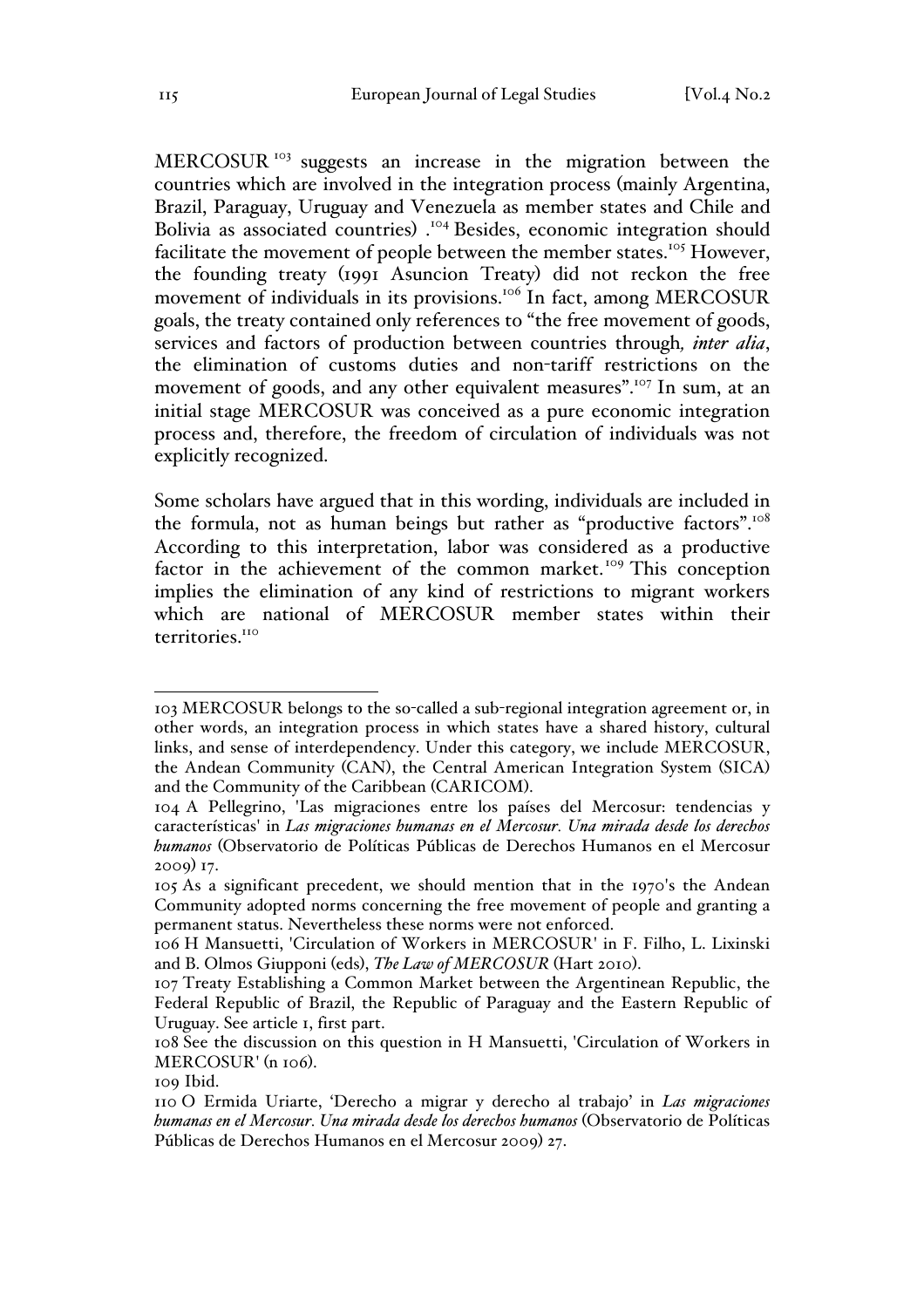Despite these limitations, the evolution of MERCOSUR in the 1990's and 2000´s brought significant modifications in terms of freedom of movement, migrant worker's rights and regional migration. This evolution can bee seen as the outcome of two related processes. On the one hand, the subsequent developments occurred in MERCOSUR introduced the recognition of migrant workers' rights. On the other hand, the discussion of migratory issues within MERCOSUR and the debates on the MERCOSUR citizenship fostered the adoption of specific agreements at regional level.

Concerning the protection of migrant workers, we must mention the signature of various binding instruments related to free movement of  $MERCOSUR$  citizens $III$ . It is worth emphasizing, for instance, the protocols on educational integration, with mutual recognition of certificates and elementary school and secondary school- non technical degrees<sup>112</sup>; recognition of secondary school and technical degrees<sup>113</sup>; recognition of university degrees in order to attend post-graduate studies in universities of MERCOSUR member states<sup>114</sup>, and also to teach at university level as well $^{115}$  and post-graduate human resources level.<sup>116</sup>

In this process of recognition of migrant workers' rights, in the mid 1990's the adoption of a sub-regional human rights charter was included on the agenda of MERCOSUR, becoming a crucial topic.<sup>117</sup> Different actors were involved in these debates and the Southern Unions Federation (Coordinadora de Centrales Sindicales del Cono Sur – CCSCS) submitted a proposal on the approval of a comprehensive Charter of Fundamental Rights in 1994.118 Besides, in 1997 member states signed the Multilateral

 <sup>111</sup> See AM Santestevan, 'Free Movement Regimes in South America: The experience of the MERCOSUR and the Andean Community' in R Cholewinski, R Perruchoud and E Mac Donald (eds), *International Migration Law* (Asser Press 2007) 363.

<sup>112</sup> Signed in Buenos Aires, 5 August 1994, ratified by Argentina by law 24.676.

<sup>113</sup> Signed in Asuncion, 5 August 1995, ratified by Argentina by law 24.839.

<sup>114</sup> Signed in Fortaleza, Brazil, 16 December 1996, ratified by Argentina by law 24.997.

<sup>115</sup> Signed in Asuncion, 14 June 1999, ratified by Argentina by law 25.521.

<sup>116</sup> Signed in Fortaleza, Brazil, 16 December 1996, ratified by Argentina by law 25.044.

<sup>117</sup> The debates on the adoption of a Social Charter in MERCOSUR could be perceived as a mirroring trend, following the European Union's experience with the European Social Charter.

<sup>118</sup> For an analysis of the draft project on MERCOSUR Declaration of Human Rights see MB Olmos Giupponi, *Derechos Humanos e Integración en América Latina y el Caribe* (Tirant Lo Blanch 2006).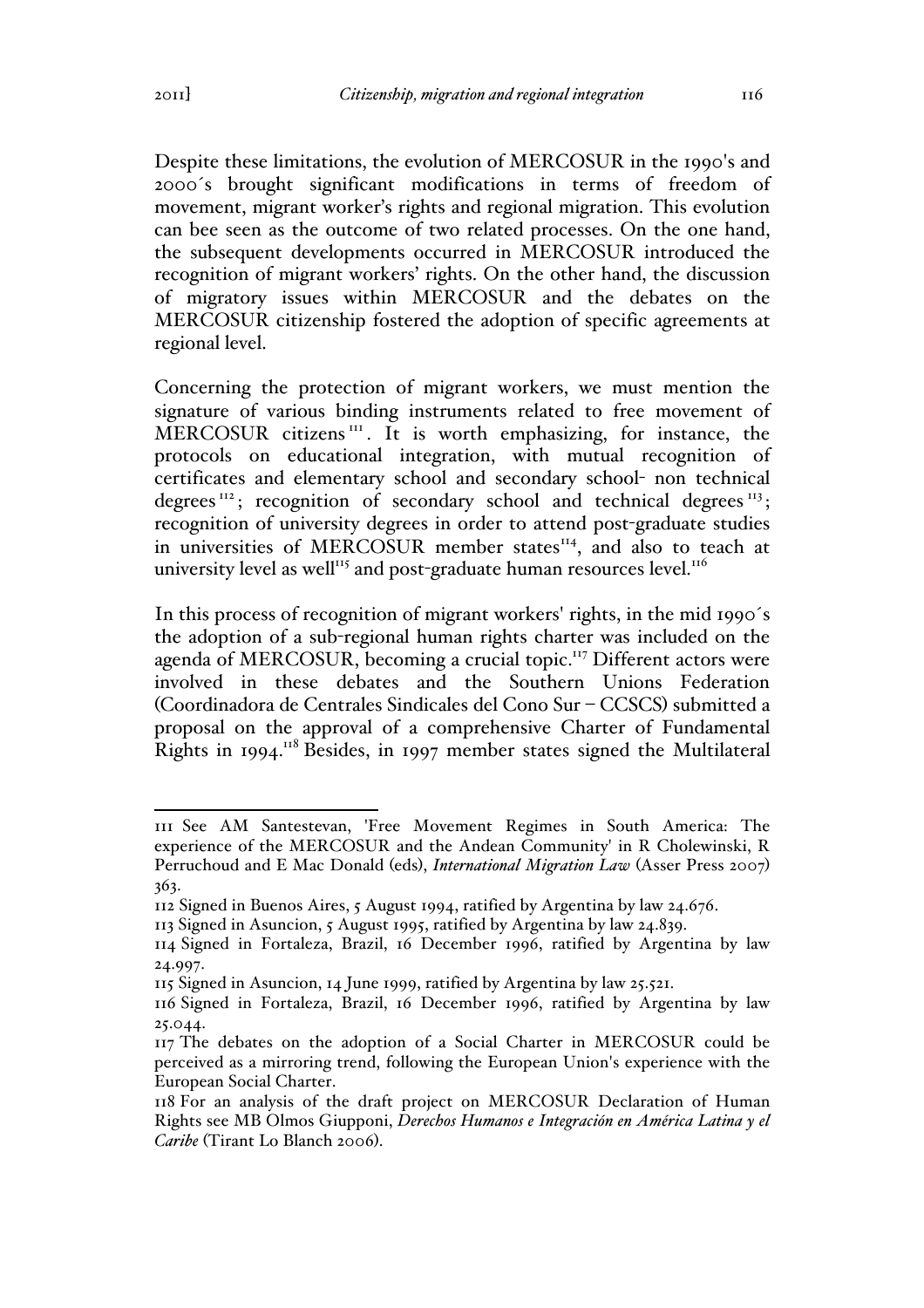Social Security Agreement<sup>119</sup>. As a consequence of this process, the MERCOSUR Socio-Labour Declaration (Declaración Socio Laboral – "DSLM" in Spanish, hereinafter referred to as the "Declaration") was adopted in 1998.<sup>120</sup> The Declaration recognizes a series of principles and rights at the workplace. It includes, *inter alia*, the decision of the states parties to strengthen through a common instrument, the progress already achieved in the social dimension and support future and ongoing advances in this field particularly through the ratification and implementation of ILO main agreements, as well as other international instruments mentioned in preamble of the DSLM.<sup>121</sup>

With regard to the second process, the migratory issues were first discussed at the MERCOSUR Meeting of Interior Ministers (Reunión de Ministros del Interior) established in 1996. In this framework, the Specialized Forum on Migrations (Foro Especializado Migratorio del MERCOSUR) was created in 2003, with the objective of analysing regional migrations and proposing regional measures and migration agreements. Among the outcomes of this Forum, it must be underlined the adoption of the Santiago Declaration on Migratory Principles (Declaración de Santiago sobre Principios Migratorios) in 2004.<sup>122</sup>

Apart from the inclusion of migratory issues in the agenda, and likewise the EU's ideas of citizenry<sup>123</sup>, scholars have been arguing about the

 <sup>119</sup> The MERCOSUR Multilateral Social Security Agreement was signed in December 1997 by MERCOSUR member and associated states.

<sup>120</sup> The Socio Labour Declaration of MERCOSUR was approved by the Common Market Council (CMC) in the framework of the Summit of the Heads of State of MERCOSUR, held in Rio de Janeiro in 1998.

<sup>121</sup> The Declaration has been adopted as a soft law instrument, it consequently was not ratified by member states and nothing in its provisions requires compliance, approval or a mechanism for its internalization and implementation. However, internal courts have been applying it as a guideline in the interpretation of labor rights. See MERCOSUR Secretariat, *Segundo informe sobre la aplicación del derecho del MERCOSUR por los tribunales nacionales (2004)* <http://www.mercosur.int/innovaportal/file/734/1/2infaplicaciondermcs.pdf> accessed 6 December 2011.

<sup>122</sup> Some of MERCOSUR achievements in terms of regional migrations have been included in the negotiations of UNASUR (South American Union). See A Chueca Sancho, 'Libre circulación de personas en Sudamérica: Una aproximación' (2008) 2 (1) REIB

<sup>&</sup>lt;http://www.urjc.es/ceib/investigacion/publicaciones/REIB\_02\_01\_A\_G\_Chueca\_San cho.pdf> accessed 5 December 2011.

<sup>123</sup> In Europe, the intra-European migration and the establishment of an EU citizenship for nationals of the member states have contributed to the debate on citizenship. There are a multitude of studies on European Union's citizenship. For the relevance for this study, we would like to underline Bauböck's work on the EU's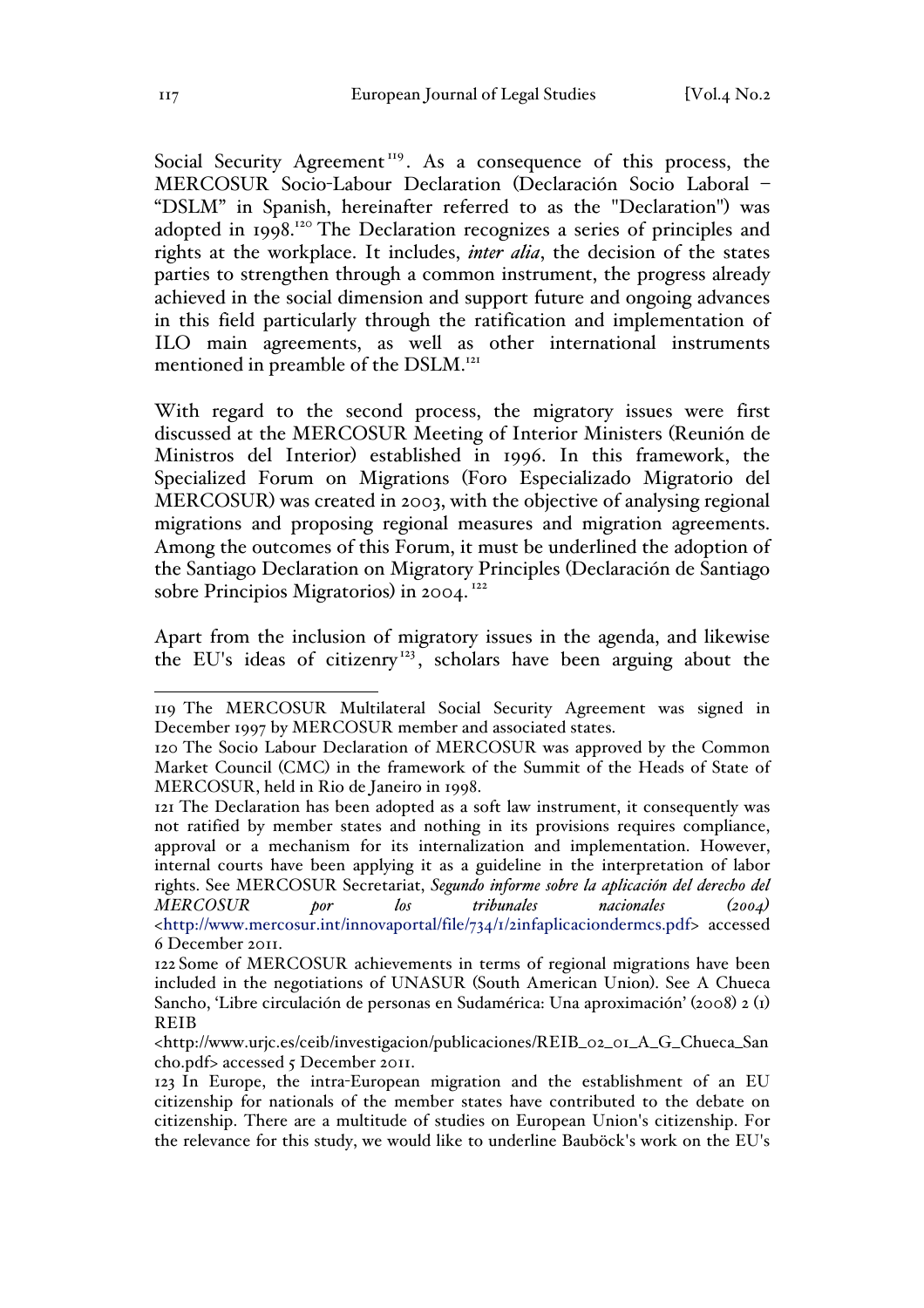MERCOSUR citizenship.<sup>124</sup> In this vein, there has been a discussion on the idea of a MERCOSUR citizenship based on the recognition of human rights including those related to migrant workers.<sup>125</sup> From a different theoretical perspective, some commentators emphasize that even if the core of MERCOSUR is the economic integration and it is a top-down process, there would be the space for non-governmental actors and social movements to participate and to build up citizenship rights through a bottom-up process.<sup>126</sup> Additionally, on a rhetorical level, official authorities and also scholars reaffirmed ideas such as "regional identity", "common identity and destiny" or "brotherhood".<sup>127</sup>

These two processes altogether contributed to include regional migrations in the MERCOSUR agenda and to the recognition in formal agreements

citizenship and the access to citizenship for migrants in Europe. See, for instance, R Bauböck, 'Why European Citizenship? Normative Approaches to Supranational Union' (2007) 8 (2) Theoretical Inquiries in Law <http://www.bepress.com/til/default/vol8/iss2/art5> accessed 6 December 2011; R Bauböck (ed), *Migration and Citizenship. Legal Status, Rights and Political Participation*  (Amsterdam University Press, IMISCOE Report Series, 2006) and R Bauböck 'Three citizenship regimes in the European Union' in *EU Citizenship and the Market*  (UCL/EUI, London, 2011) <http://www.ucl.ac.uk/europeaninstitute/comment\_analysis/publications/Final.pdf> accessed 8 December 2011.

<sup>124</sup> In our previous article on MERCOSUR citizenship we explained the question in the light of the implementation of MERCOSUR Parliament, MB Olmos Giupponi, Chapter: 'Mercosur y ciudadanía (Mercosur and citizenship)' in *Modelos de integración y procesos integradores* (Pre-textos 2008). See as well J Grugel, 'Citizenship and governance in MERCOSUR: Arguments for a Social Agenda' (2005) 26 (7) Third World Quarterly 1061.

<sup>125</sup> See O Ermida Uriarte, 'La ciudadanía laboral en el Mercosur' [1998] XLI (190) Revista Derecho Laboral 321. See as well K Schaffer, 'Mercosur and Labor Rights: The Comparative Strengths of Sub-Regional Trade Agreements in Developing and Enforcing Labor Standards in Latin American States' [2006-2007] 45 Colum J Transnat'l L 829.

<sup>126</sup> E Jelin, 'Los movimientos sociales y los actores culturales en el escenario regional: el caso del Mercosur´ in G. De Sierra*, Los rostros del Mercosur* (CLACSO 2001) 257, 274.

<sup>127</sup> In the wording of different instruments, treaties and declarations emerge the notion of a regional identity. E Jelin, 'Dialogues, understandings and misunderstanding: social movements in MERCOSUR' (1999) 51 (159) International Social Science Journal 37. See as well A Grimson, 'El debate de la identidad en la bibliografía sobre MERCOSUR', paper presented at the Second Meeting on 'MERCOSUR: A space for interaction, a space for integration' (ANPOCS, Brazil, 1997). A Grimson, 'Fronteras, estados e identificaciones en el Cono Sur' in D Mato (ed), *Cultura, política y sociedad Perspectivas latinoamericanas* (CLACSO-Consejo Latinoamericano de Ciencias Sociales 2005) 127, 142 <http://bibliotecavirtual.clacso.org.ar/ar/libros/grupos/mato/Grimson.rtf> accessed 6 December 2011.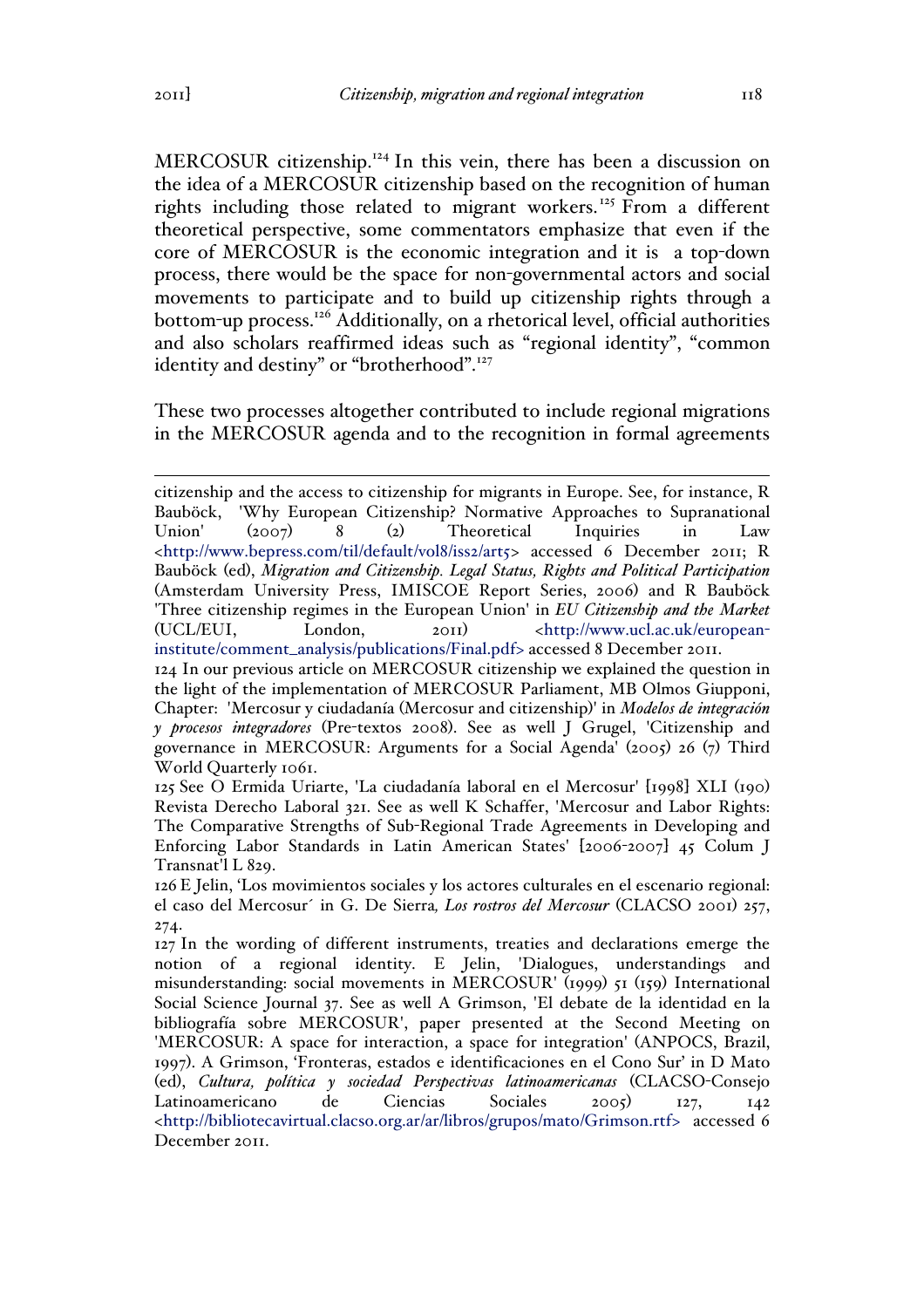of a legal status for citizens from MERCOSUR member and associated states. Thus, after more than ten years of the signature of the Asuncion Treaty, the MERCOSUR Regularization and Residence Agreements (Acuerdos de Regularización y Libre Residencia de MERCOSUR) were approved at the end of 2002.<sup>128</sup> These agreements represent a step forward in the direction of guaranteeing a legal status to MERCOSUR citizens and, at the same time, addressing the situation of undocumented regional migrants.

In terms of guaranteeing a specific legal status to MERCOSUR citizens, the agreements contain a series of fundamental rights to be respected. The main principle included is non discrimination or, in other words, "equal enjoyment of rights": nationals of MERCOSUR states who have been granted the residence will enjoy the same than the nationals of the receiving country. The agreements also comprise the right to family reunification; the right to receive an equal treatment, the right to transfer remittances and to access social security benefits. A relevant provision ensures the rights of the children of regional migrants to have a name and a nationality, to be registered and to have access to basic education.<sup>129</sup>

With regard to the situation of undocumented regional migrants, the agreements provided the basis for a regularization programme to be applied by each state. This regularization programme designed for migrants from MERCOSUR member and associated countries was undoubtedly a measure expected and demanded for years. However, MERCOSUR Regularization and Residence Agreements only entered into force in 2009 and not all states that have signed them launched regularization programmes.<sup>130</sup> This lack of enforcement undoubtedly

 <sup>128</sup> Agreement approved by the Council of the Common Market  $(MER\tilde{C}OSUR/CM\tilde{C}DECNo28/02)$ . The agreements adopted on  $5<sup>th</sup>$  and  $6<sup>th</sup>$ December 2002, are: 1. Agreement No. 11/02, International Migratory Regularization of MERCOSUR Citizens, 2. Agreement No. 12/02, International Migratory Regularization Citizens of MERCOSUR, Bolivia and Chile, 3. Agreement No. 13/02, Residence for Nationals of the Member States of MERCOSUR, and 4. Agreement No. 14/02, Residence for Nationals of the Member States of MERCOSUR, Bolivia and Chile, implemented by Argentina through Resolution 345/2003 of the Ministry of Interior.

<sup>129</sup> According to the agreements, the access of children of migrants to basic education can not be denied or limited because of the irregular stay of their parents.

<sup>130</sup> The agreements entered into force on 4 December 2009. Argentina ratified the agreements on 19 July 2004; Bolivia on 11 April 2005; Brazil on 18 October 2005; Chile on 18 November 2005; Uruguay on 8 March 2006 and Paraguay on 28 July 2009. Source: MERCOSUR

<sup>&</sup>lt;http://www.mre.gov.py/dependencias/tratados/mercosur/registro%20mercosur/merc osurprincipal.htm> accessed 9 December 2011. On the implementation of the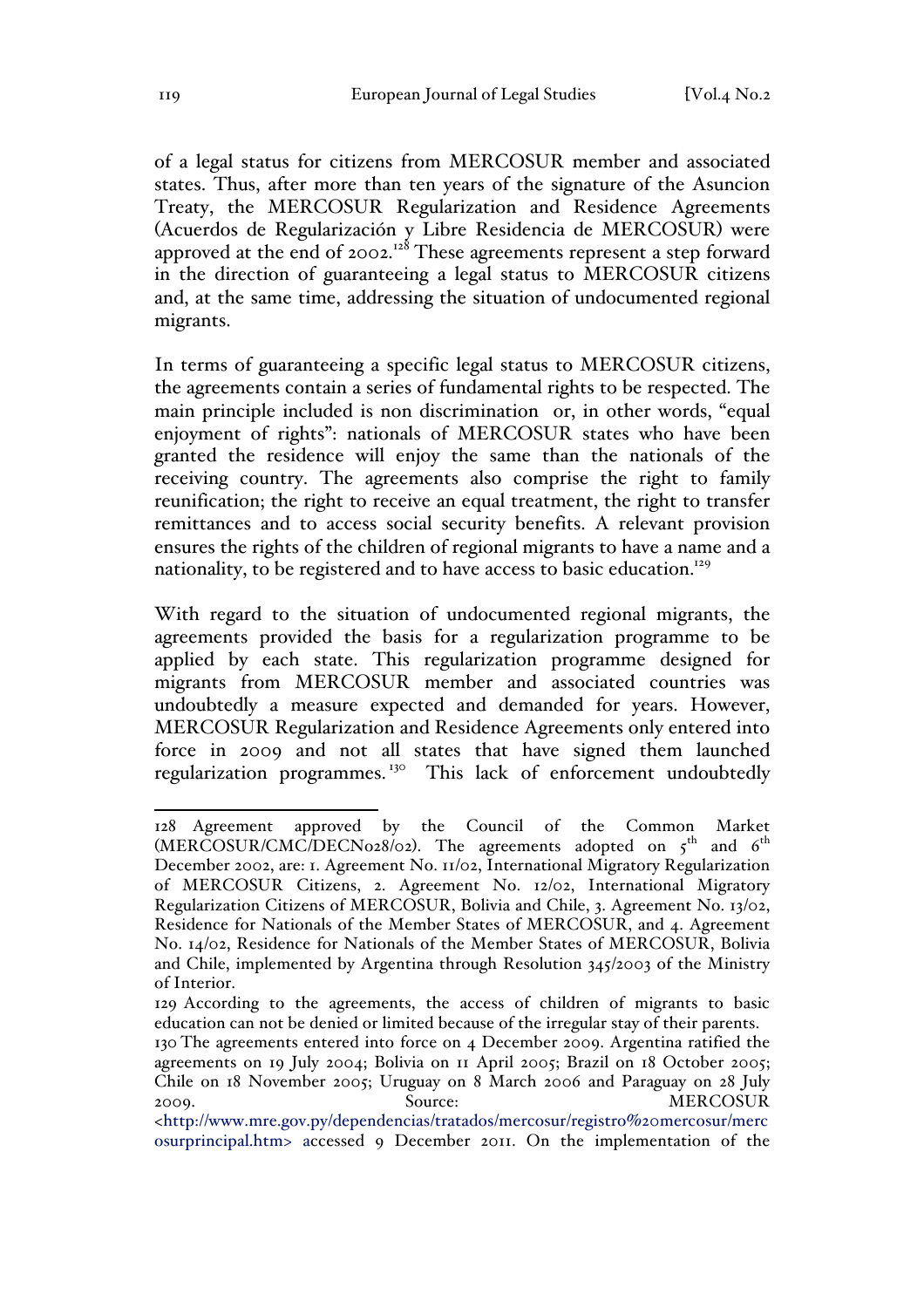affects the recognition and enjoyment of migrant's rights and hampers the efforts to ensure free movement and residence to MERCOSUR citizens in the region.

As we claimed in the introduction, these provisions on migration at regional level have driven modifications at internal level in Argentina. And this is reflected in the inclusion of a specific status for MERCOSUR citizens in the migration law and in the adoption of a specific programme to regularize undocumented migrants from MERCOSUR member and associated states. The current legislative changes on migration being implemented in Argentina represent as well a good occasion to test how these MERCOSUR regulations are being implemented.

Up to the present, MERCOSUR citizens living in Argentina are mainly from Uruguay, Bolivia, Paraguay and Peru. Traditionally, citizens from Uruguay represented the first group, but this situation has change over recent decades: although they continued to migrate to Argentina, they preferably went to developed countries like the United States and Spain.<sup>131</sup> In these changes in the migration patterns, three migrant groups (Bolivians, Paraguayans and Peruvian) have shown dynamism in recent times and, therefore, their numbers have increased significantly. According to the last census, Paraguayan and Bolivian immigrants represent the main groups. In the period 1980-2001, immigration from Bolivia has increased steadily. Although the increase in its stock was relatively moderate in the early eighties (up to 21.5%), the unfavorable economic conditions in Bolivia joined the job placement opportunities in Argentina and a favorable exchange rate, impacted on immigration and the migration flows intensified in the nineties.<sup>132</sup> These new flows were also promoted by the existence of extensive social migratory networks.<sup>133</sup>

agreements, see T Muñoz Bravo, 'El proceso de internalización del Acuerdo sobre Residencia en el Mercosur: Una evaluación del compromiso de seis Estados de crear un área de libre residencia y trabajo' (Red Internacional de Migración y Desarrollo, 2011) <http://rimd.reduaz.mx/ponencias\_flacso/PonenciaTomasMunoz.pdf> accessed 7 December 2011.

<sup>131</sup> W Cabella and A Pellegrino, *'*Una estimación de la emigración internacional uruguaya entre 1963 y 2004' (2005) Programa de Población de la Unidad Multidisciplinaria - Facultad Ciencias Sociales, Working Paper 70/2005 .

<sup>132</sup> See R Benencia, 'Apéndice. La inmigración limítrofe' in F Devoto, *Historia de la inmigración en la Argentina* (Sudamericana 2003).

<sup>133</sup> In these years the stock increased by 62.3%, so over the past two decades the number of Bolivians living in Argentina has almost doubled. From a transnational perspective, various studies on the migrant associations have been conducted. In the case of Bolivians in Argentina, for instance, CEMLA and IOM developed a diagnostic study in 2004 on the associations of the Bolivian community in Argentina. The study found the existence of 161 associations of this community settled in the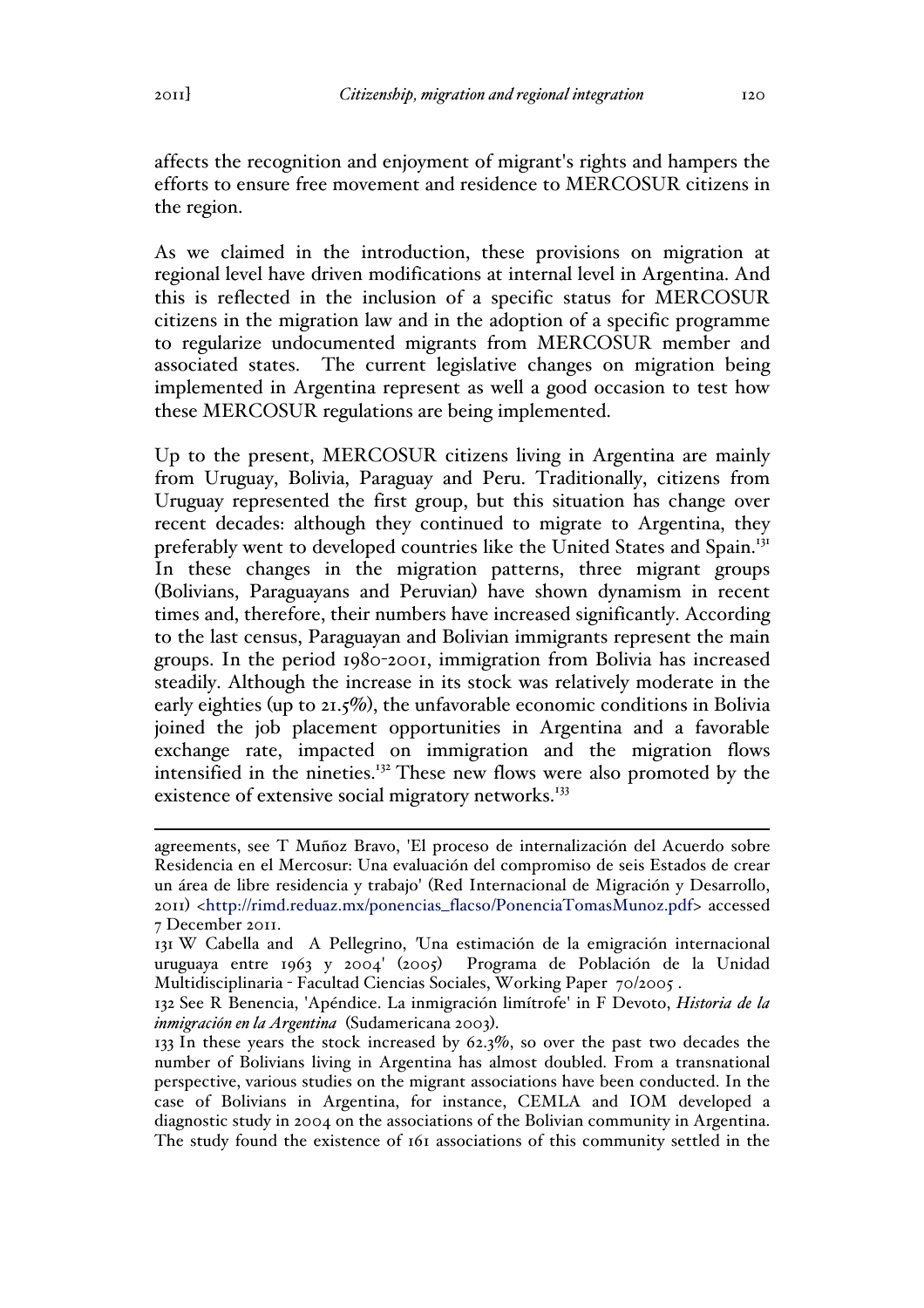The new migration law included a new category to access migratory regularization and obtain a residence in the country, based on the citizenship from MERCOSUR countries. While the traditional criteria are maintained, such as work, family ties or because of studies, a new category has been added directly linked to the vast majority of migrants living in Argentina: the access to a residence permit on the basis of holding the nationality of a MERCOSUR member or associated country. In fact, Article 23.d) of the Act provides that " (…) It shall be considered as temporary residents those foreigners who enter the country, under the conditions prescribed by regulation, in the following subcategories: [...] l) Nationality: Native Citizens of MERCOSUR States, Chile and Bolivia have authorization to remain in the country for two (2) years, renewable with multiple entries and exits." 134

The implementation of this criterion of nationality as a ground to access to a residence permit is regulated in the Programme called "Patria Grande", launched in April 2006.<sup>135</sup> The initiative envisaged that regularization of all migrants living in the Argentinean territory prior to April 17, 2006 who are nationals of Bolivia, Brazil, Chile, Colombia, Ecuador, Paraguay, Uruguay and Venezuela and could obtain a residence within two years.<sup>136</sup> For immigrants who enter the country since April 2006, the criterion of nationality (of the countries mentioned) begin to

134 This criterion was applied by order of the National Directorate of Migration in 2004, affecting first citizens from Bolivia, Brazil, Chile, Paraguay and Uruguay, then it was extended to nationals of other MERCOSUR associated countries. This DNM second resolution does not expressly mention the countries, but includes a generic reference to the States of the regional bloc. Therefore, its scope will be extended automatically to all people from countries that are part of (or subsequently join) MERCOSUR.

following cities: Buenos Aires, Buenos Aires, La Plata, Partido de la Costa, Bahia Blanca, Mendoza, San Luis, Salta, Jujuy, Santa Fe, Cordoba, Tucuman and in several towns in Patagonia. These immigrant associations focus their attention on current problems of immigrant communities such as health and social care, fighting discrimination and legal advice for immigrants. The federations are a form of collective organization and represent the set of organizations, like social clubs, sports and cultural associations. See M Santillo, 'Las organizaciones de inmigrantes y sus redes en la Argentina', Simposio sobre Migración Internacional en las Américas (San José de Costa Rica, 2000).

<sup>135</sup> M Cerrutti, 'Diagnóstico de las poblaciones de inmigrantes en la Argentina' (Serie de Documentos de la Dirección Nacional de Población 2009) <http://www.mininterior.gov.ar/poblacion/pdf/Diagnostico\_de\_las\_poblaciones\_de\_i nmigrantes\_en\_Argentina.pdf> accessed 6 December 2011.

<sup>136</sup> For a critical appraisal of the programme see E Domenech, 'La `nueva política migratoria´ en la Argentina: las paradojas del programa `Patria Grande´' in C Pizarro (ed) *Migraciones internacionales contemporáneas: Estudios para el debate* (CICCUS 2011).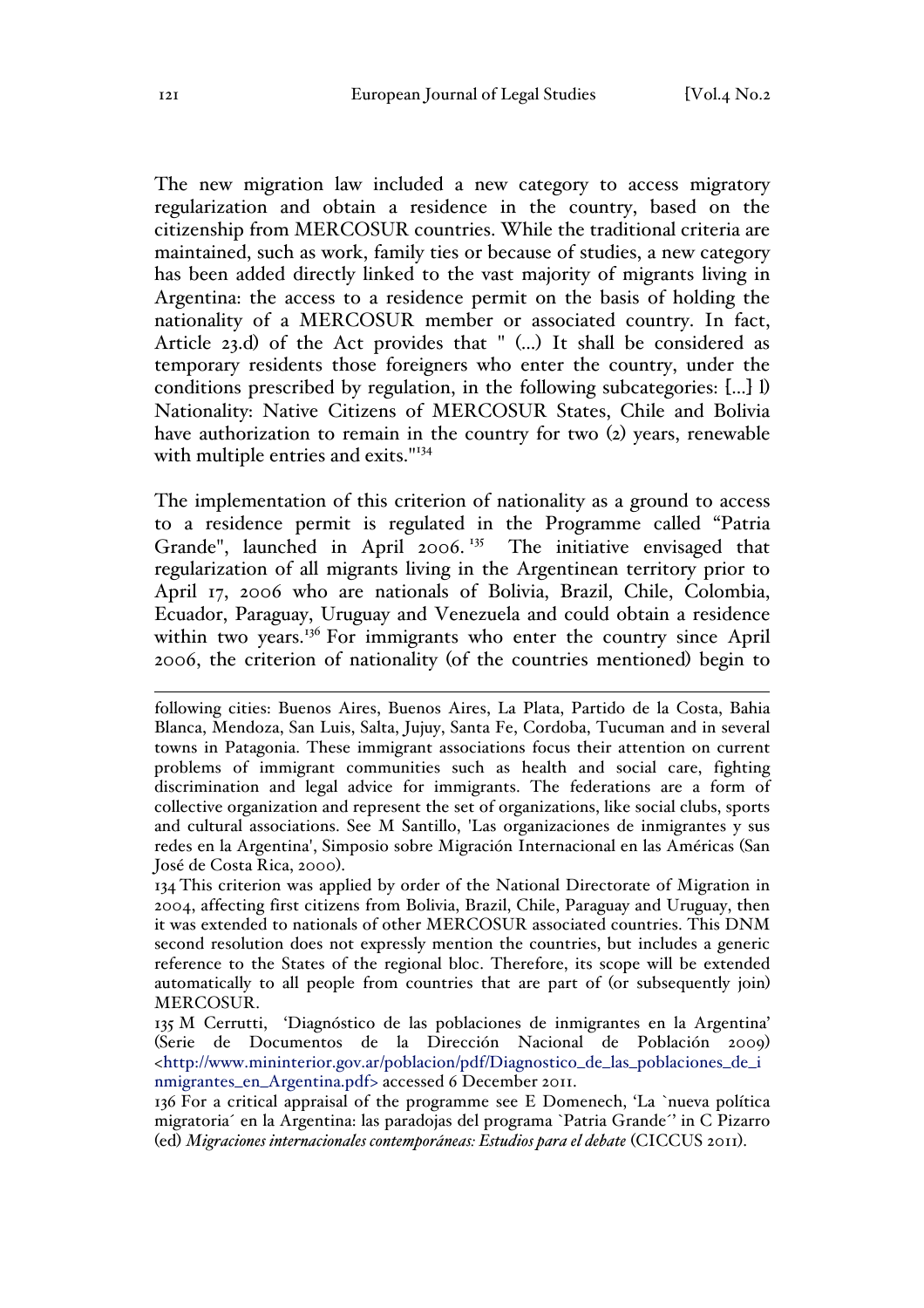take effect according to article 23 inc. d of the new Migration Act.

According to information released by the National Directorate of Migration (Dirección Nacional de Migraciones-DNM), between April 2006 and February 2008, as part of the "Patria Grande" Programme, 448.433 people (living in the country before 2006) benefited from the regularization, and 119.886 people started procedures to obtain their residence permits based on nationality.<sup>137</sup> The DNM had to extend three times the validity of temporary residence certificates issued within the framework of the "Patria Grande" Programme, in response to a significant number of people who were unable to complete the formalities for obtaining a permanent residence in Argentina.<sup>138</sup> The number of people who applied for regularization in the framework of the "Patria Grande" gives an idea of the large number of people covered by the immigration policy described above.

The regularization process in Argentina represents a progress in granting legal status and rights to regional migrants. Despite this, some MERCOSUR states have not yet implemented comprehensive regularization programmes.139 The full application of the agreements will only be achieved when all member and associated states have implemented them by adopting similar criteria.<sup>140</sup> Thus, these agreements will not benefit all migrants in the region until then. Regardless of the decisions and policies adopted by each state under its own immigration policy, the non-enactment of the agreement contradicts the scope of MERCOSUR (including member and associates states) which is, at the present, to create and consolidate an area where people can move freely and choose their country of residence, only proving their nationality, without needing other requirements such as a contract or work permit.

 <sup>137</sup> It is noteworthy to mention the following distribution taking into account the different nationalities of the migrants participating in the programme: Paraguay (52.8%), Bolivia (27.1%), Peru (12.3%), Uruguay (2.6%), Chile (1.8%), Brazil (1.5%), Colombia (1%), Ecuador (0.5%) and Venezuela (0.3%).

<sup>138</sup> In this sense, according to the National Immigration Office: 423.697 people were enrolled in the program; 98.539 people were granted permanent permits; 126.385 people were granted temporary permits; 187.759 people enrolled did not complete the required documentation for filing the regularization. Official data released in August 2010 evidence that many people could not obtain a temporary or permanent residence permit in Argentina, even in the context of a regularization programme.

<sup>139</sup> Chile has implemented a regularization programme as well. As for Paraguay, a regularization programme for Brazilian migrants living in that country was launched in 2010.

<sup>140</sup> The ratification of the agreements took so long, and even if they are in force the implementation at internal level is different in each country.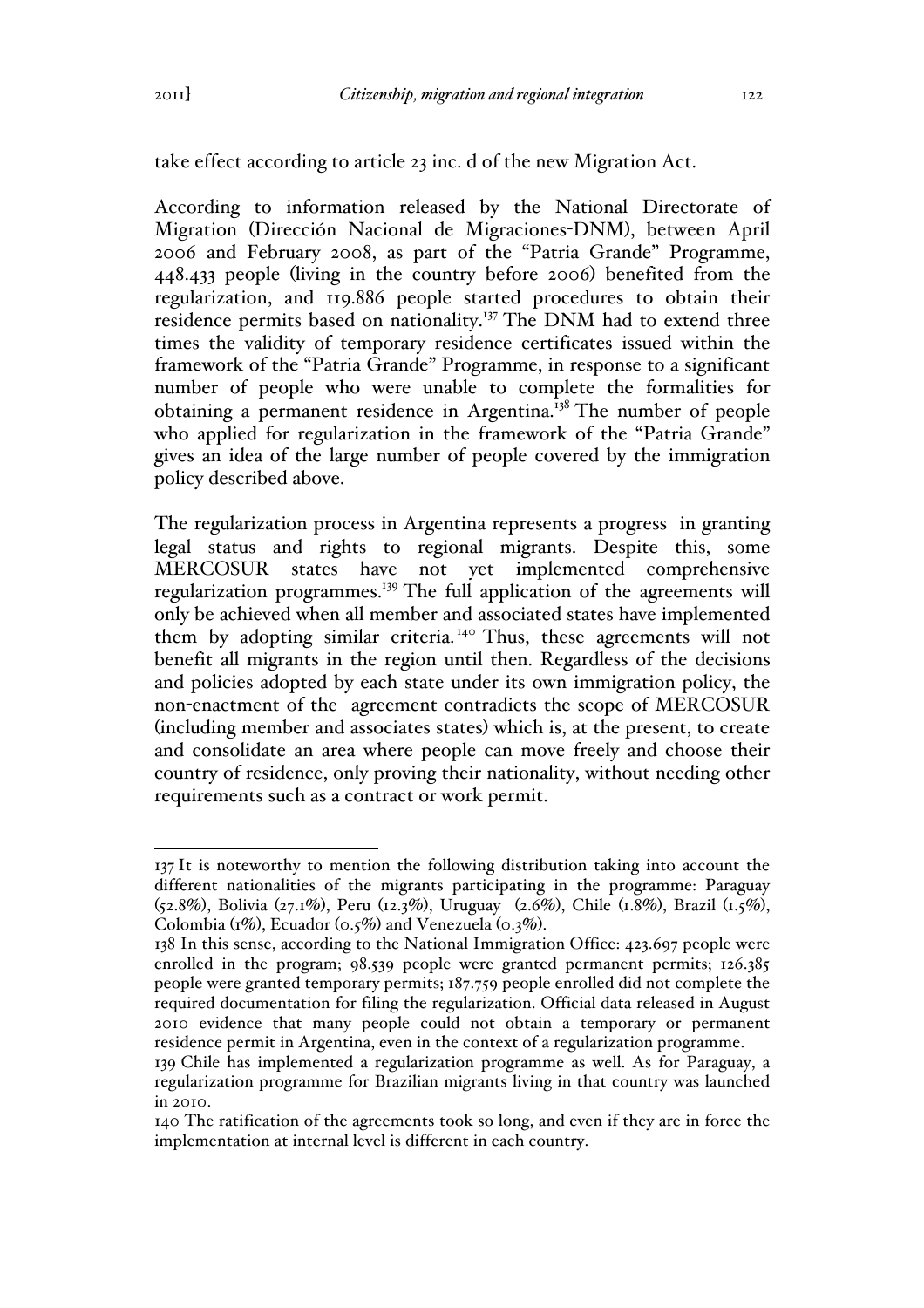The successful accomplishment of these agreements can eventually lead in the future to the establishment of a MERCOSUR coordinated immigration policy.<sup>141</sup> In this regard, it is necessary to make some considerations related to the project of regional integration of MERCOSUR in terms of migration. On the one hand, member states should consider the adoption of policies that ensure all human rights to all persons within their countries. This requires targeting inequalities that exist within and between countries, such as overcoming the structural lack of enjoyment of social rights. On the other hand, regional integration should be achieved without restricting the rights of migrants from other regions. In other words, freedom of movement and residence for nationals from the countries of the region can not justify the restriction or denial of human rights for migrants who come from other countries or regions.

The debate on regional integration and the recognition and protection of regional migrants is still ongoing. In this process, it is important to bear in mind that the new categories cannot lead to create broad differences among migrants whose rights would be recognized, awarded, expanded and reduced according to nationality they possess.

### VI. CONCLUDING REMARKS

As discussed above migration is changing the conceptions of citizenship and this phenomenon has a broad impact. In this framework, the specific migratory profile of Argentina shows that this country has become as a sub-center of regional migration. In the Argentinean case, we can observe as well a link between the regional integration process and intra-regional migration patterns. The last legislative changes introduced can be seen as an attempt to adjust to the current migration patterns and regional regulations adopted in MERCOSUR.

The 2004 Migration Act represents the assumption of a human rightsbased approach to migration. The new regulation resulted in clearer requirements for obtaining residence permits and the recognition of migrants' rights in line with international standards. Besides, the new law guarantees the access to basic health care and education to all migrants, regardless of their legal status. In particular, the legislative change has contributed to improve the situation of regional migrants by introducing a residence permit based on the possession of the citizenship of

 <sup>141</sup> S Novick, A Hener, P Dalle, 'El proceso de integración Mercosur: de las políticas migratorias y de seguridad a las trayectorias de los inmigrantes' (2005) Gino Germani Institute Working Paper 46/2005 <http://lanic.utexas.edu/project/laoap/iigg/dt46.pdf> accessed 6 December 2011.